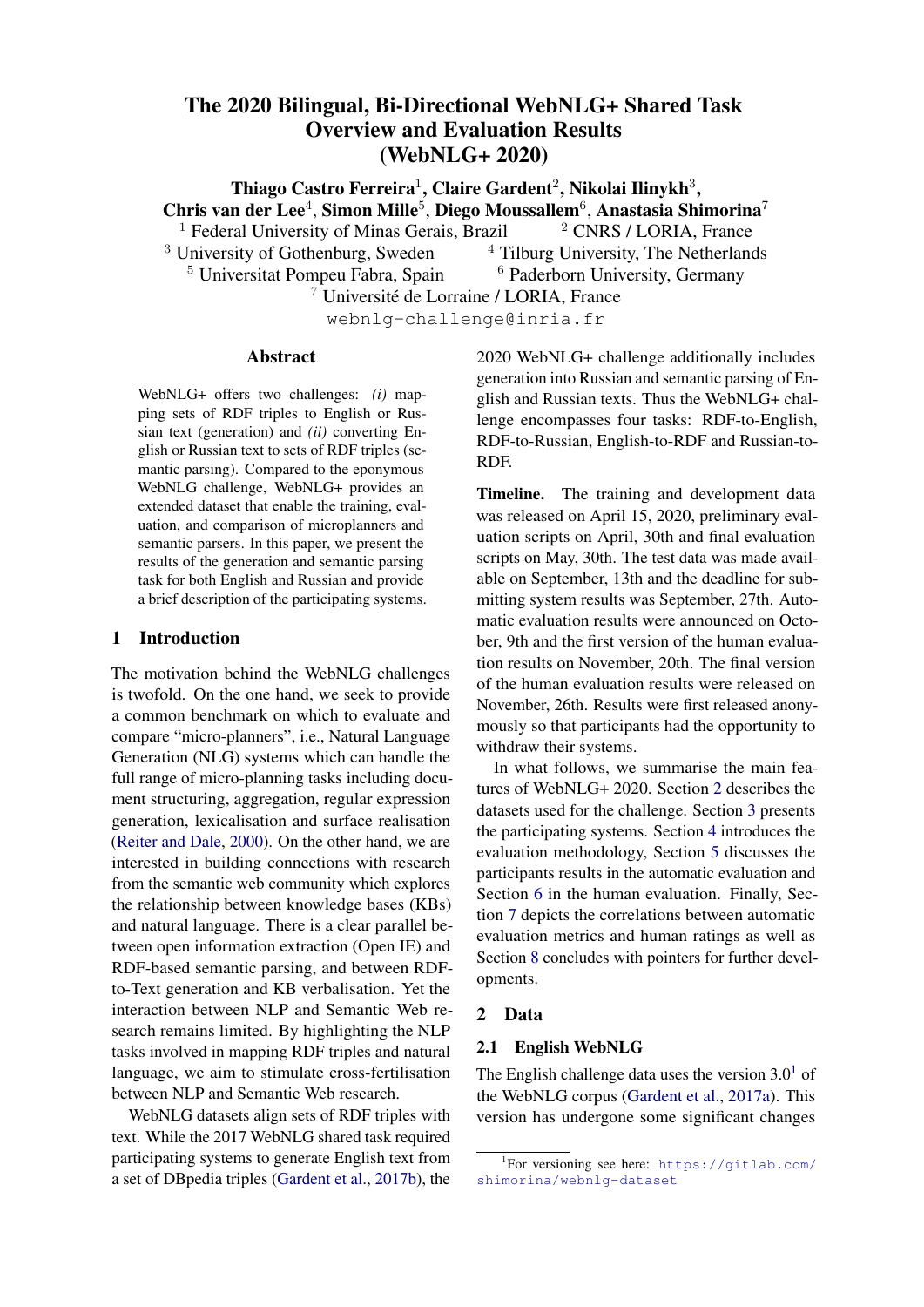<span id="page-1-0"></span>

|                 | Train  | Dev   | Test (D2T) | Test (SP) |
|-----------------|--------|-------|------------|-----------|
| RDF triple sets | 13.211 | 1.667 | 1.779      | 752       |
| Texts           | 35.426 | 4.464 | 5,150      | 2,155     |
| Properties      | 372    | 290   | 220        | 201       |

Table 1: WebNLG 3.0 English data statistics. Properties: the number of unique DBpedia properties.

compared to the data used in WebNLG'2017. The training data in 2020 consists of 16 DBpedia categories:

- the 10 seen categories used in 2017: Airport, Astronaut, Building, City, ComicsCharacter, Food, Monument, SportsTeam, University, and WrittenWork;
- the 5 unseen categories of 2017 that became part of the seen data in 2020: Athlete, Artist, CelestialBody, MeanOfTransportation, Politician;
- one new category that was added to the training set (Company).

The following data improvements were also carried out: *(i)* around 5,600 texts were cleaned from misspellings, and missing triple verbalisations were added to some texts; *(ii)* information about tree shapes and shape types were added to each RDF tree; *(iii)* some properties were unified to ensure consistency across the corpus. Table [1](#page-1-0) shows some dataset statistics. Training and developments sets were the same for the data-to-text (D2T) and semantic parsing (SP) tasks, unlike the test sets which are different for the two tracks.

New test sets were also collected for English because the previous test set has been made public. Following the tradition of several test data types, introduced in the previous shared task (Gardent et al., 2017b), we kept them in this year edition and introduced one new type *unseen entities*. The three types of the test data are:

- seen categories: RDF triples based on the entities and categories seen in the training data (e.g., *Alan Bean* in the category Astronaut);
- unseen entities: RDF triples based on the categories seen in the training data, but not entities (e.g., *Nie Haisheng* in the category Astronaut);
- unseen categories: RDF triples based on the categories not present in the training data.

<span id="page-1-1"></span>

|                   | D <sub>2</sub> T (RDF) | SP (texts) |
|-------------------|------------------------|------------|
| Seen categories   | 490 (28%)              | 606 (28%)  |
| Unseen entities   | 393 (22%)              | 457 (21%)  |
| Unseen categories | 896 (50%)              | 1,092(51%) |
| Total             | 1,779                  | 2,155      |

Table 2: Number of RDF triple sets and texts by test set type for data-to-text and semantic parsing respectively.

Three unseen categories were introduced in this year edition: Film, Scientist, and Musical-Work. Out of 220 unique properties in the test set for the D2T task, 39 properties were never seen in the training and development data.

Statistics of the test splits are shown in Table [2.](#page-1-1) Unlike the test set, the development set included data from seen categories only. However, participants were notified about the inclusion of unseen data from the beginning of the challenge and had to model the unseen data scenario by their own means.

New data for WebNLG-3.0 was collected with Amazon Mechanical Turk, and some triple verbalisations (part of the Film category) were done by students. For crowdsourcing, we followed the same procedure as was followed for the collection of the initial WebNLG data (Gardent et al., 2017a), but without the verification step. Instead, after collection, a spellchecker and quality checks were run and, if problems were spotted, texts were edited manually. Quality checks mainly consisted in verifying if triple entities are present in texts. We collected around three references per RDF triple sets.

#### 2.2 Russian WebNLG

Russian WebNLG was translated from English WebNLG for nine DBpedia categories: Airport, Astronaut, Building, CelestialBody, ComicsCharacter, Food, Monument, SportsTeam, and University. Table [3](#page-2-1) shows some statistics of the Russian dataset. For the test set, only the data of the *seen categories* type is present, which makes the Russian track much easier to handle for participating systems.

Russian data also possesses some additional features compared to the English data: links between English and Russian entities from subjects and verbal objects of RDF triples were given. Some of them were extracted from DBpedia between En-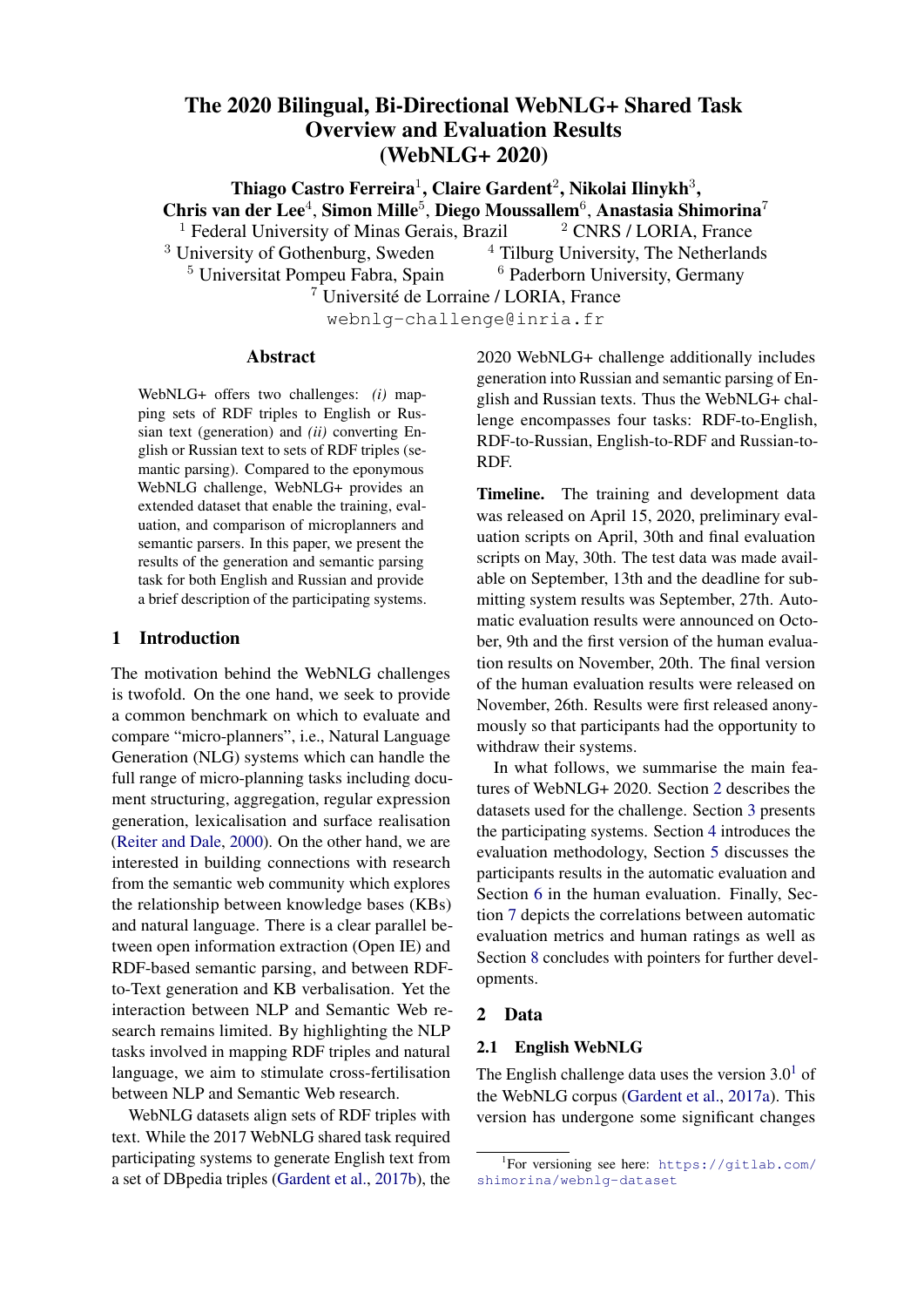<span id="page-2-1"></span>

|                 | Train  | Dev   | Test (D2T) | Test (SP) |
|-----------------|--------|-------|------------|-----------|
| RDF triple sets | 5.573  | 790   | 1,102      | 474       |
| Texts           | 14.239 | 2.026 | 2,780      | 1,206     |
| Properties      | 226    | 115   | 192        | 164       |

Table 3: WebNLG 3.0 Russian data statistics. Properties: the number of unique DBpedia properties.

glish and Russian entities by means of the property *sameAs* (e.g., (Spaniards, sameAs, испанцы)). For the entities without such a property, links were created manually. The links served as pointers for translators. During the test phase, those features were available for the RDF-to-text track.

The Russian data creation followed the procedure below:

1. Russian WebNLG was translated from the English WebNLG version 2.0 with the MT system of [Sennrich et al.](#page-19-1) [\(2017\)](#page-19-1), as described in [Shimorina](#page-19-2) [et al.](#page-19-2) [\(2019\)](#page-19-2).

2. It was then post-edited using crowdsourcing on the Yandex.Toloka platform in two steps:

- we asked people to post-edit Russian texts given original English texts and provided them with some pointers for translation of entities (the links described above). Crowdworkers were asked to use the pointers as much as possible.
- given the post-edited sentences, we asked people to check if the text was translated properly (in terms of grammar, spelling, etc.) and if the entity translation was correct. If the translation was detected as erroneous, it was moved to the post-edit step again.

3. Afterwards, some sanity checks and a spellchecker were run to ensure data quality. All the detected cases were then manually verified by experts (Russian native speakers), and they edited the texts one more time if needed.

Based on this procedure, we assume that the Russian data is of a decent quality. However, based on manual inspections, some texts may still be lacking in terms of fluency and correctness. Note also that the Russian version was derived from the English WebNLG version 2.0, where some errors in semantic content realisation were present.

# <span id="page-2-0"></span>3 Participating Systems

The WebNLG+ data was downloaded more than 100 times, 17 teams submitted 48 system runs.

From this sample, two teams withdrew their results, which gave us 15 participating teams with 46 runs for automatic evaluation (Table [4\)](#page-3-0). For human evaluation, we evaluated 14 teams for English and 6 teams for Russian. Only one team participated in all four tasks (bt5). Two participants (Amazon AI (Shanghai) and CycleGT) submitted models for both generation and semantic parsing but only for English. All other submissions focused on generation, one only for Russian (med), five for English only (TGen, UPC-POE, RALI-Universite´ de Montréal, ORANGE-NLG, NILC) and four for both Russian and English (cuni-ufal, FBConvAI, Huawei Noah's Ark Lab, OSU Neural NLG).

In what follows, we summarise the primary submissions of the 15 participating teams.

# 3.1 Monolingual, Mono-Task, Template-based Approaches

Among all system submissions, two of them used templates: RALI-Université de Montréal and DANGNT-SGU.

RALI-Université de Montréal. [Lapalme](#page-18-0) [\(2020\)](#page-18-0) implements a symbolic approach which captures the various substeps of NLG programmatically. The input set of RDF triples is partitioned and ordered into sentence sized subsets. Each subset is then transformed into a sentence using Python procedures designed to encode 200 manually defined sentence templates. Aggregation is handled by combining templates and referring expression generation by using names for first occurrences and pronouns for subsequent occurrences (within a template). The REAL surface realiser is used to map the resulting sequence of sentence templates to sentences.

DANGNT-SGU. [Tran and Nguyen](#page-19-3) [\(2020\)](#page-19-3) derive delexicalised templates from the data by replacing RDF subjects and objects with placeholders and identifying their text counterparts using the Jaro-Winkler similarlity metrics.

# 3.2 Mono-lingual, Mono-task, Neural Approaches

med. Blinov (2020) focuses on generation into Russian. They used the pre-trained Russian GPT-2 language model [\(Radford et al.,](#page-18-1) [2019\)](#page-18-1) augmented with a classification head and fine-tuned on the WebNLG+ RDF-to-Russian dataset. The author experimented with various sampling methods and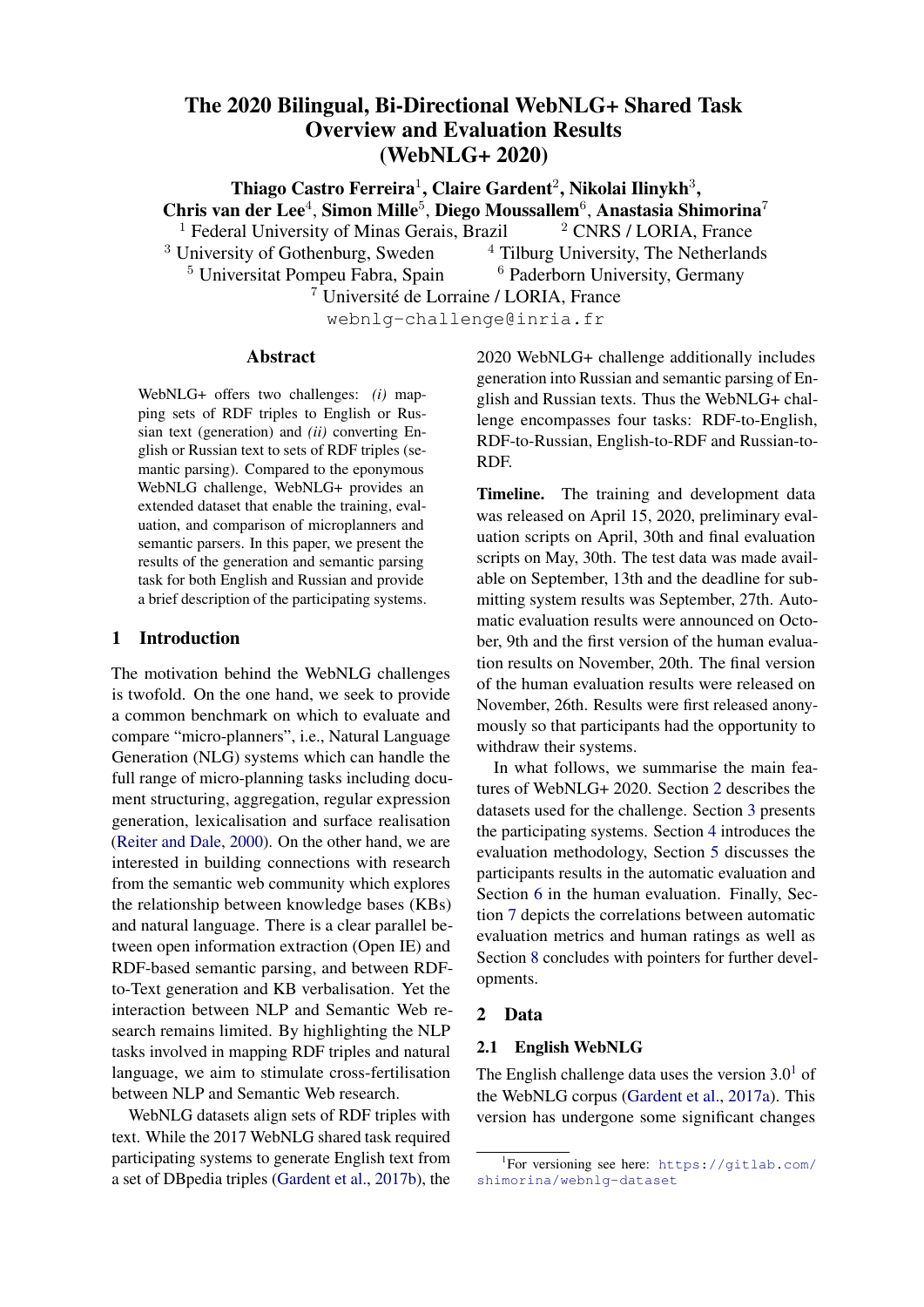<span id="page-3-0"></span>

| Team                        | Affiliation                          | Country |    | D2T |    | SP. |
|-----------------------------|--------------------------------------|---------|----|-----|----|-----|
|                             |                                      |         | En | Ru  | En | Ru  |
| med                         | Sber AI Lab                          | Russia  |    |     |    |     |
| RALI-Université de Montréal | Université de Montréal               | Canada  | √  | ۰   |    |     |
| ORANGE-NLG                  | Orange Labs                          | France  | ✓  |     |    |     |
| cuni-ufal                   | <b>Charles University</b>            | Czechia | ✓  | √   |    |     |
| TGen                        | <b>AIST</b>                          | Japan   | √  |     |    |     |
| bt5                         | Google                               | US      |    | ✓   | √  |     |
| UPC-POE                     | Universitat Politècnica de Catalunya | Spain   |    |     |    |     |
| <b>DANGNT-SGU</b>           | Saigon University                    | Vietnam |    |     |    |     |
| Huawei Noah's Ark Lab       | Huawei Noah's Ark Lab                | UK      |    |     |    |     |
| Amazon AI (Shanghai)        | Amazon AI (Shanghai)                 | China   |    |     |    |     |
| NILC.                       | University of São Paulo              | Brazil  |    |     |    |     |
| NUIG-DSI                    | National University of Ireland       | Ireland |    |     |    |     |
| CycleGT                     | Amazon                               | China   |    |     |    |     |
| <b>OSU Neural NLG</b>       | The Ohio State University            | US      |    |     |    |     |
| FBConvAI                    | Facebook                             | US      |    |     |    |     |

Table 4: WebNLG+ 2020 Participants.

with data augmentation. For data augmentation, they use the Baidu SKE dataset (194,747 RDF/Chinese text pairs) and automatically translate its text part into Russian.

ORANGE-NLG. [Montella et al.](#page-18-2) [\(2020\)](#page-18-2) explore data augmentation for RDF-to-English generation. They pre-train BART [\(Lewis et al.,](#page-18-3) [2020\)](#page-18-3) first on a corpus of Wikipedia sentences (57 million sentences) and second on a noisy RDF/English text corpus they created using Open Information Extraction on the collected sentences. For fine-tuning, they experiment with curriculum learning based on the size (number of triples) of the input. They find that pre-training and data augmentation does help improve results. Conversely, they found that curriculum learning leads to a drop in performance.

TGen. [Kertkeidkachorn and Takamura](#page-18-4) [\(2020\)](#page-18-4) introduce a pipeline model which first orders the input triples (plan selection) and second verbalises the resulting sequence of triples (verbalisation). Verbalisation is done using the T5 transformerbased encoder-decoder model [\(Raffel et al.,](#page-18-5) [2020\)](#page-18-5) trained through an unsupervised multi-tasking (span masking) on the Colossal Clean Crawled Corpus (C4) and fine-tuning on the RDF-to-English dataset. The Plan Selection model is learned using a ranking loss on a corpus which aligns each set of RDF triples with its possible linearisations and the corresponding texts (using the verbaliser) and where the plan which yields the text with the highest BLEU score is labelled as correct.

UPC-POE. Domingo Roig et al. (2020) attempt a semi-supervised, back translation approach where

additional text data is retrieved from Wikipedia pages that are about entities similar to those present in the WebNLG+ dataset (using Wikipedia2vec embeddings for entities and words from Wikipedia). They then apply syntactic parsing to this additional text and integrate this synthetic data with the WebNLG+ data for training. The full dataset has around 350K instances. The model is a Transformer-based encoder-decoder with a BPE vocabulary of 7K subwords.

NILC. [Sobrevilla Cabezudo and Salgueiro Pardo](#page-19-4) [\(2020\)](#page-19-4) use the large BART Transformer Encoder-Decoder model and fine-tune it on the WebNLG+ data. The results are lower than the WebNLG+ baseline but preliminary investigations suggests that BART sometimes generates correct paraphrases for the reference.

NUIG-DSI. [Pasricha et al.](#page-18-6) [\(2020\)](#page-18-6) leverage the T5 transformer-based encoder-decoder model which was pre-trained on multiple supervised and unsupervised tasks. Before fine-tuning on the WebNLG+ data, they further pre-train T5 using a Mask Language Modelling objective (with 15% of the tokens masked) on two additional datasets: the WebNLG corpus and a corpus of DBpedia abstracts which consists of all abstracts for the entities which are present in the WebNLG+ training set.

# 3.3 Mono-task, Bilingual Approaches

cuni-ufal. The mBART model [\(Liu et al.,](#page-18-7) [2020\)](#page-18-7) is pre-trained for multilingual denoising on the large-scale multilingual CC25 corpus extracted from Common Crawl, which contains data in 25 languages. The noise function of mBART replaces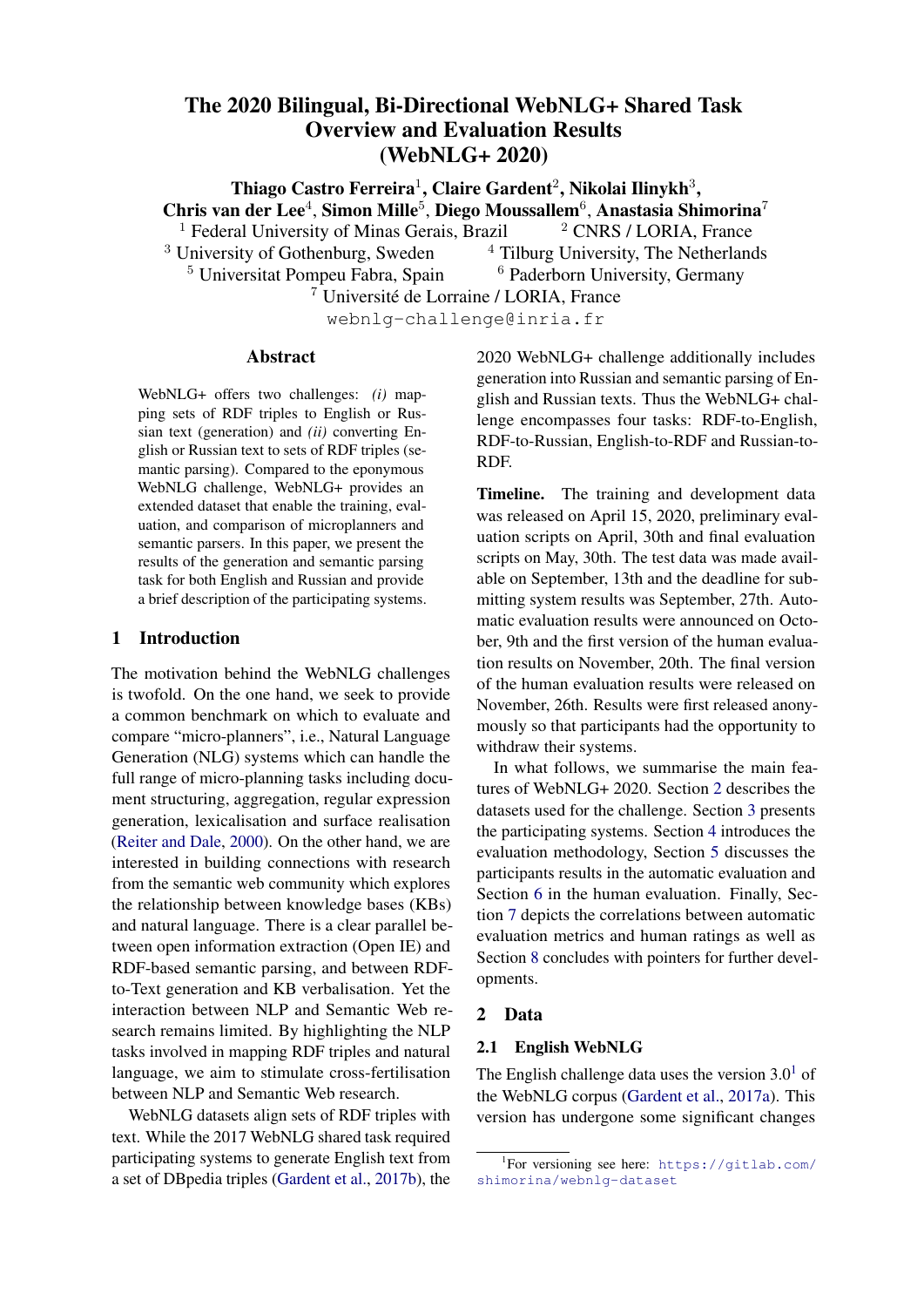text spans of arbitrary length with a mask token eration which combines a planner trained to learn (35% of the words in each instance) and permutethe order in which triples should be verbalised and the order of sentences. To generate into both Era decoder for verbalising each triple. Guo et al. glish and Russian, [Kasner and Dusek](#page-18-8) (2020) ne(2020a) train Zhao et al. (2020)'s planner on the tune two separate mBART models for English and WebNLG+ dataset and use the pre-trained T5-large Russian on the WebNLG+ RDF-to-English and model to verbalise the linearised triples. For the RDF-to-Russian datasets. Text-to-RDF task, entity linking is applied to the

Huawei Noah's Ark Lab. Delexicalisation is used to help handle rare entities. Named entities text and DBpedia is queried to retrieve the corresponding triples.

are replaced by placeholders in the input and th $\epsilon$ ycleGT. Guo et al. (2020b) present a weakly output, the model is trained on the delexicalised upervised method where generation and semandata and the predictions are relexicalised beforec parsing models are learned by bootstrapping evaluation. While previous work on delexicalisa-from purely text and purely RDF data and itera-tion is mostly string based, [Zhou and Lampou](#page-19-5)rastively mapping between the two forms. The T5 [\(2020](#page-19-5)) propose a novel approach to delexicalisatiopre-trained sequence-to-sequence model is used to which is based on embedding (semantic) similarbootstrap the generation model. For semantic parsity. To handle both English and Russian, they us⊕ng, the authors use Qi et al. (2020) entity extraction LASER cross-lingual embeddings. To account for model to identify all entities present in the input contextual variations, they complement the relextext and a multi-label classi er to predict the relaicalisation step with a contextualised post-editingtion between pairs of entities. Each input text and model. They also explore the respective perforeach input graph is aligned with its back-translated mance of delexicalisation, subwords and an apversion and the resulting aligned data for training. proach combining both (using delexicalisation for The two models are improved by repeatedly alterunseen entities and word pieces for seen input). nating the optimisation of each model. The text

OSU Neural NLG. [Xintong et al.](#page-19-6) [\(2020](#page-19-6)) use the monolingual T5 model for English and the multilingual mBART model for Russian. Both models are -ne-tuned on the WebNLG+ data. The authors also and the RDF data used to bootstrap the model are the WebNLG+ 2020 dataset, shuf ed to ensure that the data is fully non parallel (text and RDF in each of the datasets are not aligned).

explore the impact of a reverse model reranking to  $_{3.5}$ rerank the model predictions after beam search. Bi-directional, Bi-lingual Approaches

bt5. Agarwal et al. (2020) use T5 as a pre-trained

FBConvAI. [Yang et al.](#page-19-7) [\(2020](#page-19-7)) use BART for pre-model and explores multilingual multi-task learntraining and explore different ways of modeling ing during pre-training and ne-tuning. For prethe RDF graph and its relation to natural languageraining, their best model is T5 pre-trained on Entext. Different linearisation strategies (deph- rst, glish and Russian Wikipedia and further trained bread- rst traversal, bracketed representations) aren WMT English/Russian parallel corpus. For compared. Multi-tasking and pipeline architectures ne-tuning, they compare monolingual models, are also examined to analyse how different waysilingual models multi-tasked on both languages of integrating generation with document planningand then ne-tuned for one and the same bilin-(triples order) impact performance. To help bridgegual models ne tuned on a corpus derived from the gap between the input graph and the outputhe WebNLG+ data by aligning English and Ruslinear structure, a second phase of pre-training is ian sentences and entities. They nd that the later applied using DocRED, a noisy parallel corpus of model provides signi-cant improvements on unsentences and their automatically extracted relationeen relations.

(17K entries). Lexicalisation of RDF properties are

also curated from the WebNLG+ and the DocRED 4 Evaluation Methodology datasets.

# 4.1 RDF-to-Text (Generation)

3.4 Bi-Directional, Monolingual Approaches

Amazon AI (Shanghai). [Zhao et al](#page-19-8). (2020) in-were automatically evaluated with some of the most troduced a two-step model for RDF-to-Text gen-popular traditional and novel text generation met-Automatic Metrics. The participating systems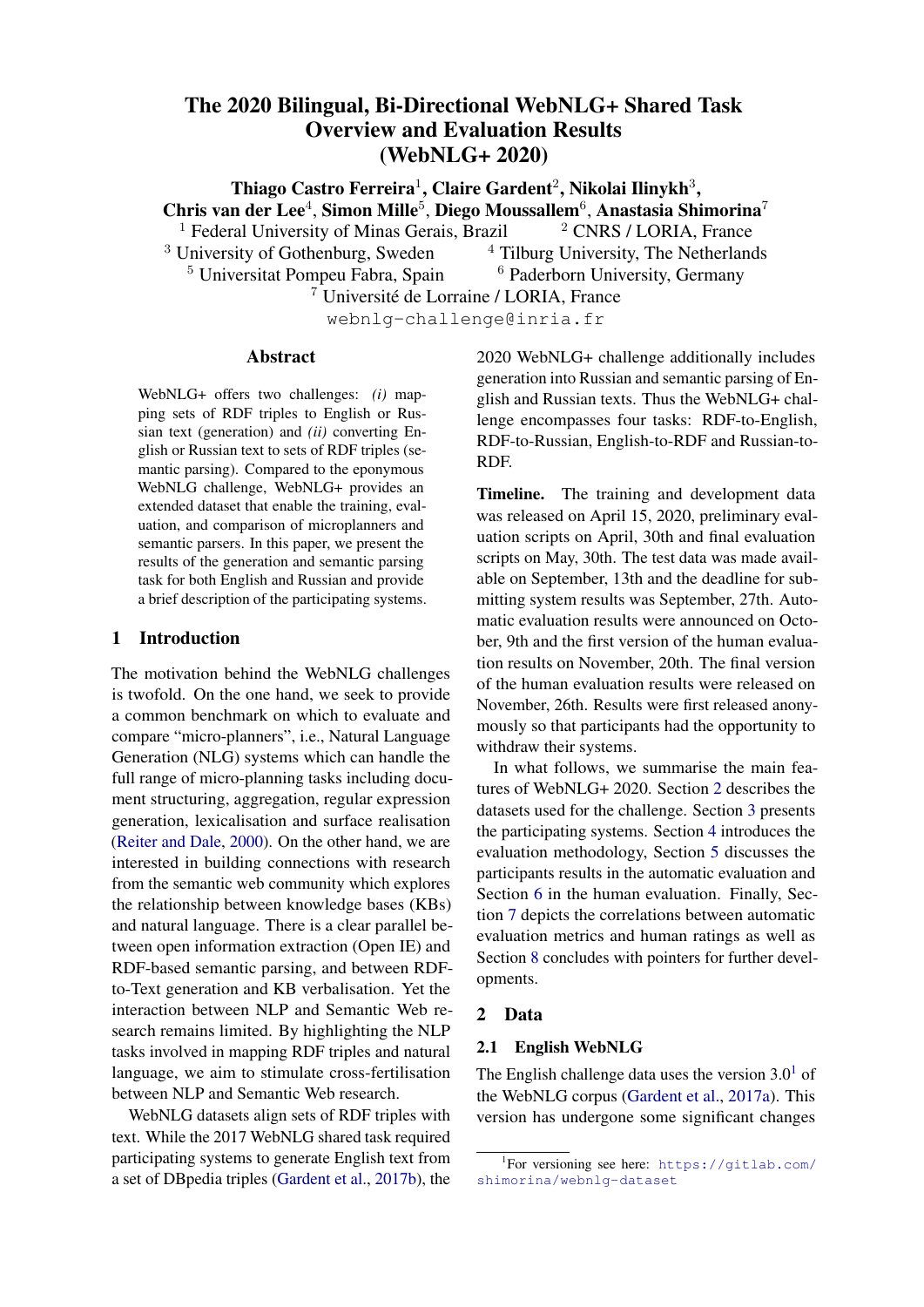|  | <b>Triple Set Size</b> |   |                  |                                                                                                                                                                                                                       |
|--|------------------------|---|------------------|-----------------------------------------------------------------------------------------------------------------------------------------------------------------------------------------------------------------------|
|  |                        |   |                  |                                                                                                                                                                                                                       |
|  |                        | 6 |                  | All                                                                                                                                                                                                                   |
|  |                        |   |                  |                                                                                                                                                                                                                       |
|  |                        |   | $\Delta \quad 5$ | corresponding gold-standards using BLEU (Pap-<br>ineni et al., 2002), regular and with the Smoothing English 36 40 30 31 22 9 10 178<br>Function 3 proposed in (Chen and Cherry, 2014) Russian 26 20 19 20 22 0 3 110 |

(e.g., BLEU NLTK); METEOR (Lavie and Agar-Table 5: The number of samples per triple set size from wal, 2007); TER (Snover et al., 2006) and chrF++ the test set for both languages. (Popovč, 2017) (with word bigrams, character 6-

grams and  $= 2$ ). Regarding the novel metrics,

we computed BERTScore (Zhang et al., 2020) for o human evaluation in a random strati ed fashion. English and Russian outputs and BLEURT (SelSpeci cally, we sampled 178 triples from the Enlam et al., 2020) (withbleurt-base-128 version) for the English ones. The main differenceset. As Table 5 shows, we randomly chose sambetween traditional and novel metrics is that the les based on the number of triples in a single data former measures the similarity between hypothesistem. We also controlled for the type of the triples: and references using a discrete representation @Ur English data for human evaluation contained their tokens, whereas the latter methods use a ve 24/37/87 samples for seen categories, unseen entor representation of these units. As an outcome otties and unseen categories respectively. Russian this shared task, we aim to investigate which onelata had triples of the rst type only (seen cateout these two kinds better correlate with human gories). For each sample, we collected judgements ratings. glish test set and 110 triples from the Russian test from three different annotators. Our human anno-

For both considered languages, the participating ators were recruited through the crowd-sourcing systems were automatically evaluated in a multi<sup>platform</sup> Amazon Mechanical Turk (MTurk) for reference scenario. Each English hypothesis wasnglish data and Yandex.Toloka for Russian data. compared with a maximum of 5 references, and hey were asked to evaluate each sample based on each Russian one with a maximum of 7 referthe following criteria:

ences. On average, English data has 2.89 references. On average, English data has 2.55 ference Does the text include dereferences per instance. We requested the participants to provide their hypothesis in the detokenised and truecased form. Thus, the metrics 2. Relevance Does the text describe only such were computed over the truecased format of the inputs. For the traditional metrics (e.g., BLEU, METEOR, chrF++, etc.), we tokenised the texts using the NLTK framework (Loper and Bird, 2002) for English, and azdel  $2$  for Russian. Novel metrics as BERTScore and BLEURT provide their own tokenisers.

Human Evaluation. We have conducted a human evaluation of all submitted systems for the RDF-to-Text task for both English and Russian data. In case of multiple submissions per participant for a single task, we asked to indicate the primary submission for human evaluation. Thus, we hadfourteen submissions for English data and six submissions for Russian data. We have also evaluated baseline outputs and ground-truth refer-Example tasks presented to the annotators (with ences of both English and Russian data.

- scriptions of all predicates presented in the data?
- predicates (with related subjects and objects), which are found in the data?
- 3. Correctness: When describing predicates which are found in the data, does the text mention correct the objects and adequately introduces the subject for this speci c predicate?
- 4. Text Structure: Is the text grammatical, wellstructured, written in acceptable English language?
- 5. Fluency: Is it possible to say that the text progresses naturally, forms a coherent whole and it is easy to understand the text?

For both English and Russian data, we sampled 10% of RDF-text pairs from the respective test set for Russian. As can be seen from these examcriteria descriptions and examples of the data) are shown in the Appendix A for English and Appendix

ples, each annotator saw the following elements

<sup>&</sup>lt;sup>2</sup>https://github.com/natasha/razdel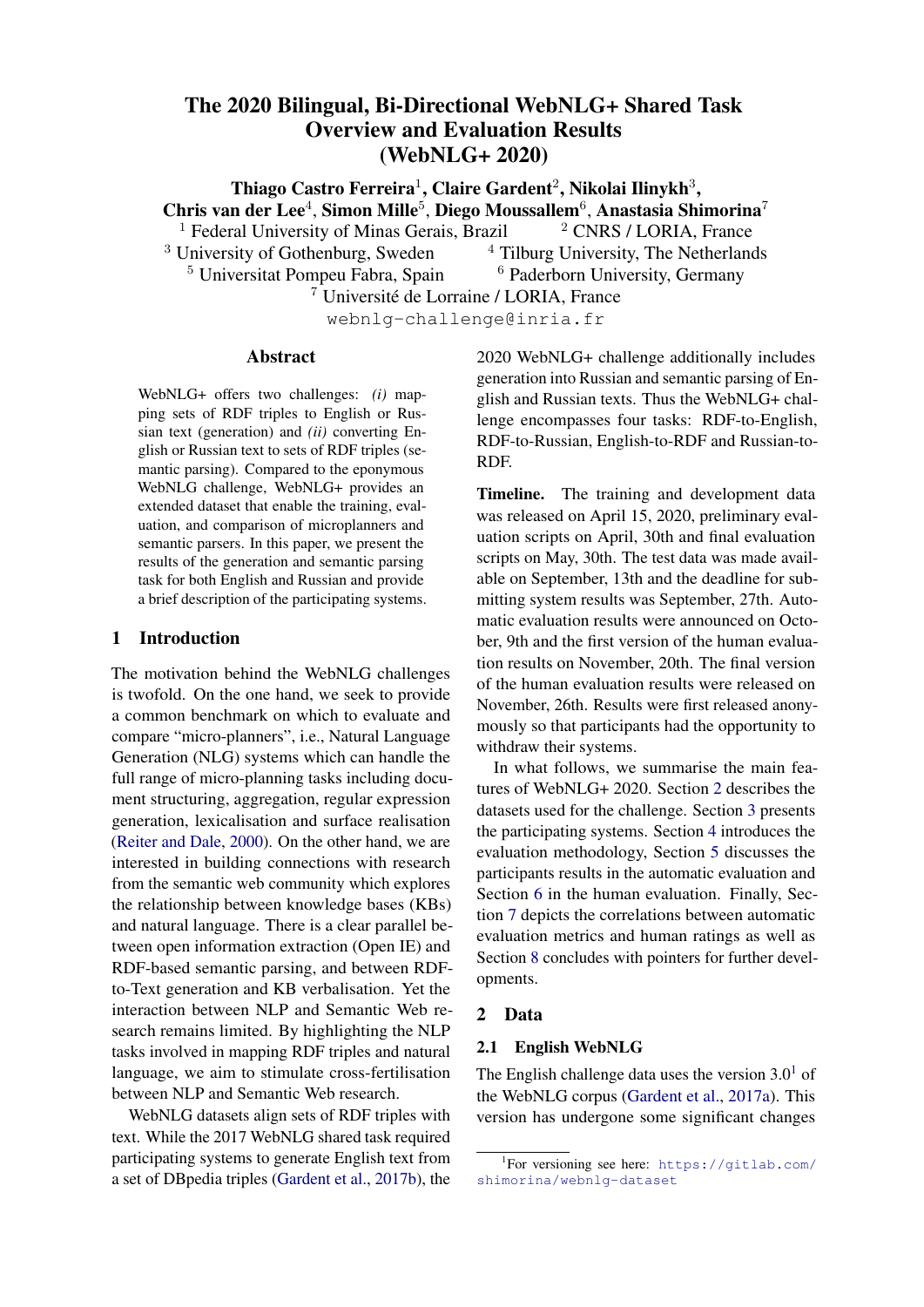when working on our task(i) the set of instructions with descriptions of each criteriom, data (a collection of RDF triples)(iii) a system output (a text). Under each criterion description, a slider for the scale from 0 to 100 was given. Human annotators were required to use the slider and the scale to indicate the extent to which they agree with the statement about the speci c measure. Each annotator was presented with a single evaluation sample per page. The full set of instructions is available in the GitHub challenge evaluation repositåry

Our English tasks were available for annotators from English-speaking countries (the US, the UK, Australia, Ireland, Canada), who have completed more than 5,000 tasks on MTurk and had the approval rate of at least 95%. If a sample had 1, 2 or 3 RDF triples, we paid 0.\$5 for the annotation of that sample. For triples of other sizes  $(4-7)$ , we paid 0.20 due to the higher task complexity. Our Russian tasks were available for the Russian-speaking annotators from Russia, Ukraine, Belarus and Kazakhstan. We paid the same amount of money for completing the Russian data annotation task as for the English data collection.

(a) English dataMTurk

(b) Russian dataYandex.Toloka

we conducted a round **o**fuali cation tasks Only workers who have completed these tasks were a books submitted per annotator. lowed to participate in our primary tasks. The qual-Figure 1: Annotator statistics: # of annotators vs. # of

i cation tasks were created manually and included

To ensure the quality in annotators' judgements,

two examples of RDF-text pairs per single taskother cases, the annotator was not given access to These tasks contained multiple instances of sever aur tasks. We also removed all annotators who types: were rating English ground-truth texts with low scores across multiple criteria. For Russian data,

- The text correctly depicts and describes all we manually controlled for this aspect since not all information from the data (expected rating: ground-truth texts are of high quality. high for all criteria). We conducted two rounds of human evaluation
- single criterion (expected rating: low for the speci c criterion).
- for English data and have recruite **d**9 annotators.<br>• The text does not meet requirements for a the have also impeased as thin italians and have We have also imposed soft limitations on the number of samples an annotator is allowed to evaluate. In the rst round, we allowed each worker to com-
- The text has many aws across the majority plete 150-170 tasks. In the second round, the range of criteria (expected rating: low for most of was changed to 130-150 tasks per annotator. Annothe criteria). tators from the rst round (experienced annotators)

A single annotator was quali ed to work on the ac-<sub>this,</sub> we aimed at using their high level of expertise tual tasks if, given the results of quali cation round in our task to get better and more consistent judge-(i) both quali cation samples were evaluated as exments. For English data, we collected judgements pected,(ii) evaluation of one quali cation sample from 109 annotators with 63 experienced annotawas slightly varied from what is expected. In all <sub>tors.</sub> Similarly, for Russian data, we recruited were asked to participate in the second round. With

3 https://github.com/WebNLG/ GenerationEval/tree/humaneval/human\_ evaluation/en/hit\_properties

annotators and each of them was allowed to submit 80-100 tasks in the rst round and 120-140 tasks in the second round. We note that we softly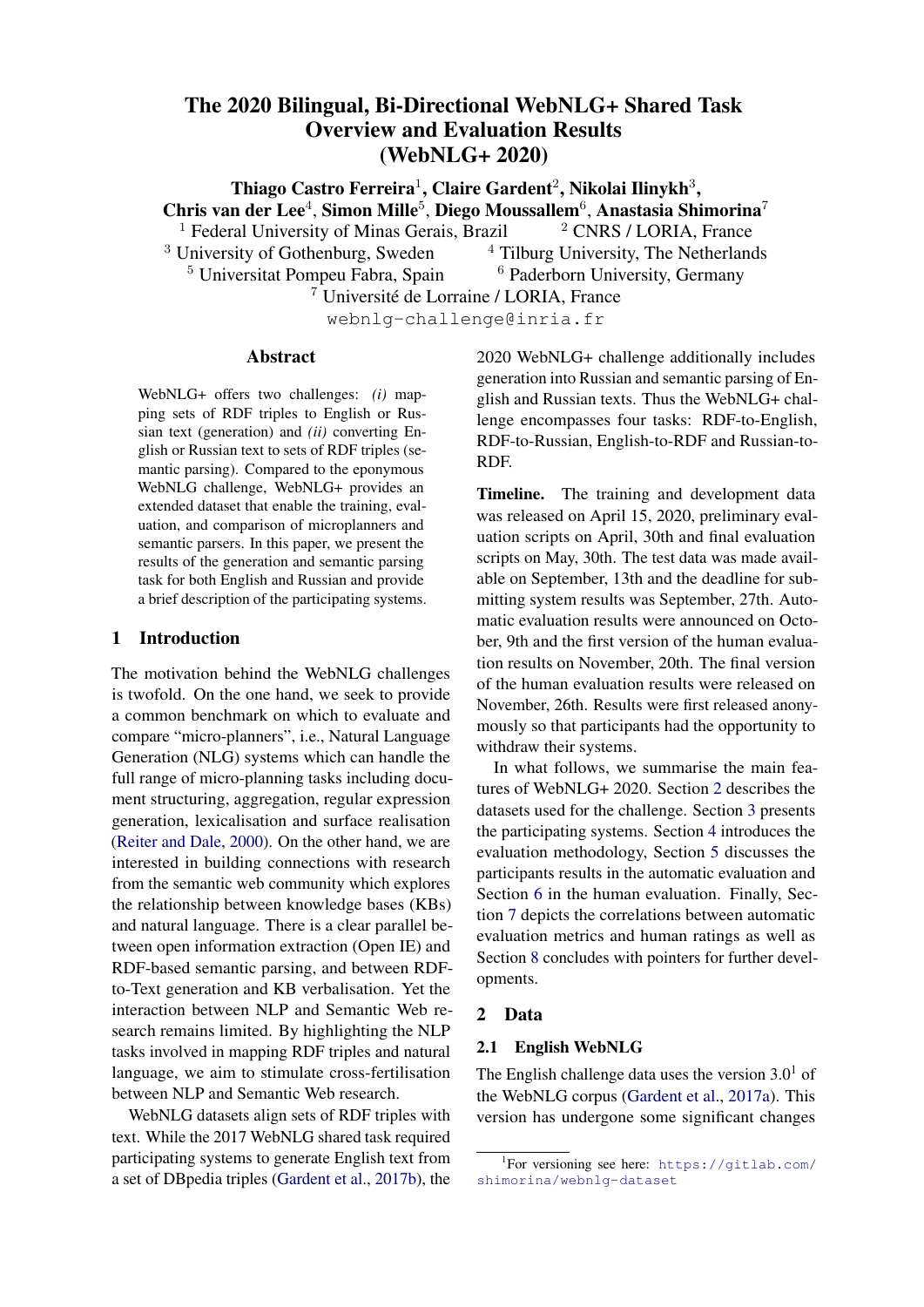controlled the number of possible task submissions per worker. We tracked the number of submitted tasks from each worker and restricted their access when the number had exceeded the limit. This update was performed every 5 minutes, and during this period, the worker could have submitted more tasks than allowed. Therefore, we do not set the maximally allowed number of submitted tasks per worker to a single number, but to a range of numbers instead. Fig. 1 demonstrates the distribution of task submissions for all our annotators.

Also, we manually checked submissions from each annotator who participated in our tasks. We have noticed the following patterns in the behaviour of bad annotators: rst, their submissions contained identical scores (e.g., all 0s, all 100s, all 50s, etc.) for all criteria across all RDF-text sets. Second, their scores for several criteria were not logically correct (e.g., a low score for Data Coverage given

each instance (as around 3 judgements were collected per instance), and then they were averaged across all sample instances (avg.

- We performed the Wilcoxon Rank-Sum Test to evaluate whether there is a statistically signi cant difference between the average evaluation scores of the systems. The result is shown as a system's rank, which was set measuring the pair-wise statistical tests between the averaged z-score results of a top-performing systems with the results of each of its lowerperforming ones.
- We computed nal human evaluation results for (i) the whole set of sampled test set outputs per system(ii) for outputs per each test set type (seen categories, unseen entities, unseen categories).

that the text covers all predicates from the data Baselines. We used the FORGe generator (Mille Third, bad submissions were typically sent in a<sup>et al.</sup>, 2019a) as a baseline, an all-purpose grammarshort amount of time (around 10-20 seconds to and template-based generator that takes predicatecomplete a single task), and all bad annotators were<sup>rgument</sup> structures as input. FORGe was adapted highly active in submitting many tasks. Based on<sup>to triple-based inputs such as the E2E and several</sup> these patterns, we manually judged workers as ep Bpedia-oriented datasets - including WebNLG ther spammers or not. For English data, we iden<sup>and WebNLG+</sup> — with the addition of a module for ti ed 21 bad annotators, submitting around 25%the mapping of RDF to predicate-argument (exterof all data for English evaluation. We recollectednal module) and a module for aggregation. It con-20% of these annotations, ensuring that their qualists of 16 graph-transduction grammars that perity is reliable, and removed the other 5% of data<sup>form the following tasks as a pipelin(i) aggrega-</sup> from the results. For Russian data, we identi ed<sup>tion of</sup> predicate-argument templateis, de nition four malicious annotators who submitted around<sup>of</sup> sentence structure for each resulting aggregated 5% of all data. We recollected these judgements graph, (iii) introduction of idiosyncratic words and Overall, we spent around 490 US dollars and 2,406 yntactic relations (iv) syntax-based sentence ag-US dollars for human evaluation of Russian and regation and referring expression generation, and English data, respectively. (v) linearisation and in ection. The grammars cur-

Once the human evaluation was done, we preently contain about 2,000 active rules, most of processed the ratings before computing the nalthich are language- and domain-independent. human evaluation rankings for the systems: instance, the micro-planning grammars use features such as the presence of repeated substructures to

• To diminish the differences between the scorpackage some triples together, but do not target speing strategies of the distinct human raters, weci c elements. Similarly, the sentence structures normalized the scores of each participant byare chosen by default according to the con guracomputing theirz-scores (scores subtracted tion of the packaged semantic graph. by the participant's overall mean score divided For the adaptation of the generator to the by their overall standard deviation).

WebNLG+ dataset, the following steps were required: (i) for each individual property, one

• The standardised scores were averaged for the case and marriage proporty, one of the standardised scores were averaged for predicate-argument template (in a PropBank-like

 $\overline{^4}$ The results of the human evaluation in this report are the ashion (Babko-Malaya, 2005)) was handcrafted, nal results. Please note that the system description paper(si) for each lexical unit used in the templates, a might report/analyseon- Itered results (e.g. human evaluation results based on the annotators' data which has not been manually inspected), if not stated otherwise. <sup>5</sup>4 rules have been speci cally designed to cope with some particular WebNLG and WebNLG+ inputs.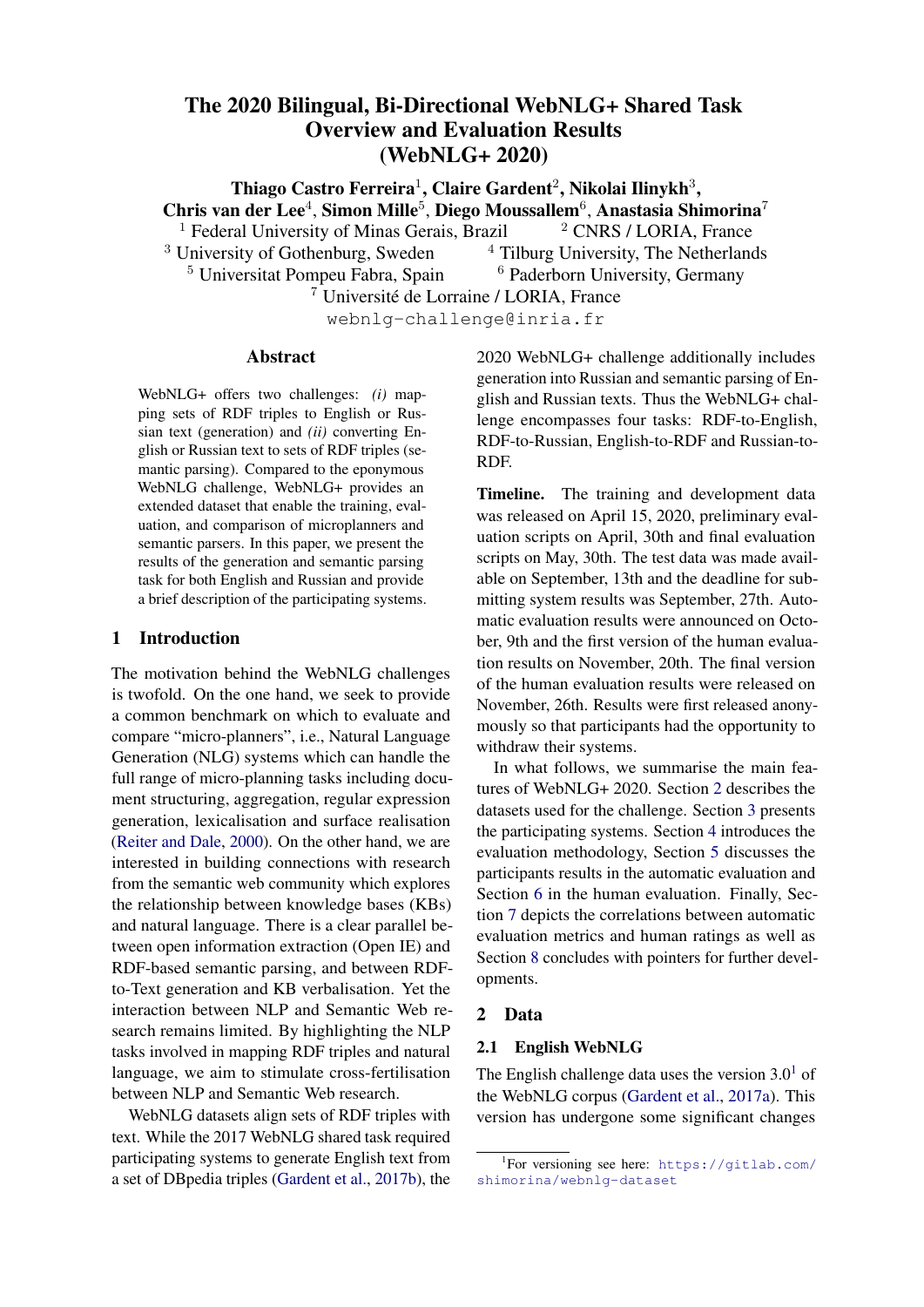lexicon entry was added with the description of itsbaseline to score reasonably high in terms of husubcategorisation pattern and minimal collocatiorman assessments, in particular according to covinformation, (iii) each in ected form needed for erage, correctness and relevance, since there are the verbalisation was added to morphological dicno hallucinations in grammar-based systems, and tionary, and(iv) the coverage of a few rules was we ensured that all the properties are covered. For extended to handle new con gurations. Most of the uency and text structure, we expect the scores to templates, lexical units and full-edged forms had be lower, but to still provide a strong baseline. already been established for the rst edition of the WebNLG challenge. The training and development 4.2 Text-to-RDF (Semantic Parsing) sets were used to see how the different propertiesor the Semantic Parsing task, we did not conduct are verbalised and to get inspiration for craftingthe human evaluation of the submitted systems. the predicate-argument templates; basic templateshus, only automatic metrics were used to evaluate were also added for each unseen property. the performance.

During the mapping from the RDF triples to the Automatic Metrics. Precision, Recall, and F1 predicate-argument structures, we added inform core metrics were calculated for the Text-to-RDF tion (in the form of feature-value pairs) obtainedtask. This calculation was based on the Named Enby querying DBpedia (class, number, cardinalitytity Evaluation for SemEval 2013, Task 9.1 (Seguragender), removed all Wikipedia disambiguation Bedmar et al., 2013). First, the triples were preinformation, i.e. what is in parentheses in the subprocessed: the snake cased subject and object, and ject and object values, added generic processingamel cased predicate, were converted to regular rules to normalise numbers and dates, and splittrings. Then, the resulting strings were lowercomma-separated object values. We also addedased, quotation marks were removed, and if an rules speci c to the WebNLG+ dataset to handle seobject contained text between parentheses (e.g., mantically overlapping triples (e.g. the triple about The Honeymoon Killers (American band)"), that a person being deceased was removed when the was removed as well. After this pre-processing was a triple about the death date). Before beinǥtep, the evaluation script looked for the optimal sent to FORGe, the triples were ordered in a way lignment between each candidate and reference that the ones with common subject and/or objectriple. Then, generated triples and gold standard are consecutive, the triples involving the most fretriples were converted separately to a string with quent entities being placed at the beginning. Sincetart and end index information. Furthermore, the the semantic and syntactic aggregation grammatsubject, verb, and object information were saved as only group a triple/syntactic subtree with a (directly an entity for the evaluation. With this information, or indirectly) preceding element, this partially es-using metrics based on Named Entity Evaluation tablishes the nal order in which the triples are becomes possible. Four different ways to measure verbalised. Precision, Recall, and F1 score were investigated

For English, the second baseline is the FORG $\xi$ see also Table  $\vec{\tau}$ ): system as submitted at the WebNLG 2017 task 1. Strict: Exact match of the candidate triple (Mille et al., 2019b), which we run using the WebNLG+ predicate-argument templates, lexical and morphological resources. The second baseline does not have access to the improvements in terms of grammars (in particular about sentence structuring and triple- and syntax-based aggregations) that the rst baseline has. For Russian, we generated English texts using the rst baseline, and translated the outputs using Google Translate.

The motivation behind using a rule-based baseline is to be found in the 2017 task, in which FORGe got stable results in the human evaluations

- element with the reference triple element is required. And the element type (subject, predicate, object) should match with the reference.
- 2. Exact: Exact match of the candidate triple element with the reference triple element is required, and the element type (subject, predicate, object) is irrelevant.
- 3. Partial: The candidate triple element should match at least partially with the reference triple element, and the element type (subject, predicate, object) is irrelevant.

for the seen and unseen categories, with high scores according to all evaluation criteria. We expect the different measures. $\overline{6}$ See Batista (2018) for a more detailed explanation of the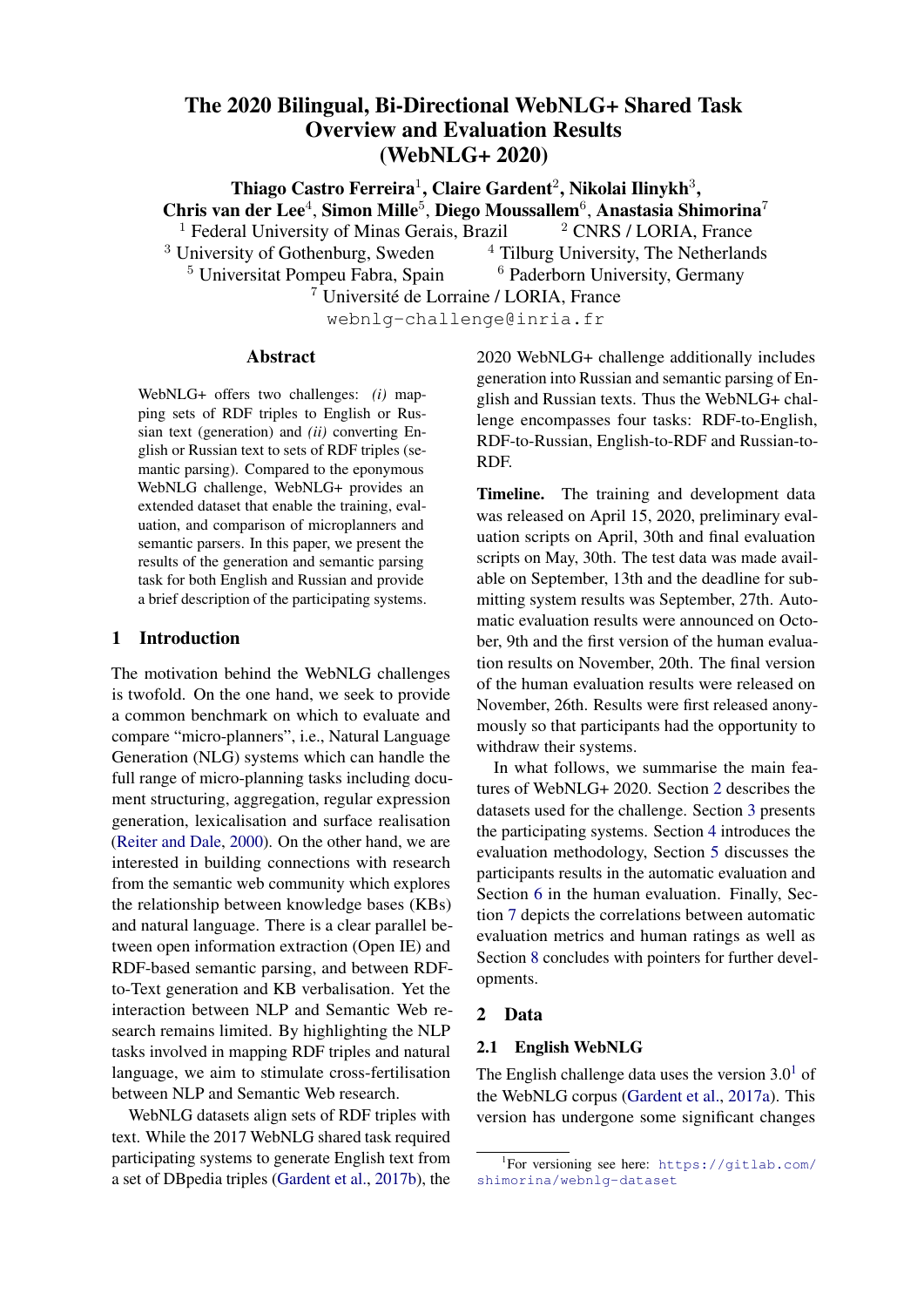| <b>Team Name</b>           | <b>BLEU</b> | BLEU<br><b>NLTK</b> | <b>METEOR</b> | $chrF++$ | TER               | BERT<br><b>Precision Recall</b> | <b>BERT BERT</b><br>F <sub>1</sub> |       | <b>BLEURT</b> |
|----------------------------|-------------|---------------------|---------------|----------|-------------------|---------------------------------|------------------------------------|-------|---------------|
| Amazon AI (Shanghai)       | 0.540       | 0.535               | 0.417         | 0.690    | 0.406             | 0.960                           | 0.957                              | 0.958 | 0.620         |
| <b>OSU Neural NLG</b>      | 0.535       | 0.532               | 0.414         | 0.688    | 0.416             | 0.958                           | 0.955                              | 0.956 | 0.610         |
| FBConvAI <sup>*</sup>      | 0.527       | 0.523               | 0.413         | 0.686    | 0.423             | 0.957                           | 0.955                              | 0.956 | 0.600         |
| bt <sub>5</sub>            | 0.517       | 0.517               | 0.411         | 0.679    | 0.435             | 0.955                           | 0.954                              | 0.954 | 0.600         |
| NUIG-DSI                   | 0.517       | 0.514               | 0.403         | 0.669    | 0.417             | 0.959                           | 0.954                              | 0.956 | 0.610         |
| cuni-ufal                  | 0.503       | 0.500               | 0.398         | 0.666    | 0.435             | 0.954                           | 0.950                              | 0.951 | 0.570         |
| DANGNT-SGU                 | 0.407       | 0.405               | 0.393         | 0.646    | 0.511             | 0.940                           | 0.946                              | 0.943 | 0.450         |
| CycleGT                    | 0.446       | 0.432               | 0.387         | 0.637    | 0.479             | 0.949                           | 0.949                              | 0.948 | 0.540         |
| RALI-Université de Montéal | 0.403       | 0.393               | 0.386         | 0.634    | 0.504             | 0.944                           | 0.944                              | 0.944 | 0.450         |
| TGen                       | 0.509       | 0.482               | 0.384         | 0.636    | 0.454             | 0.952                           | 0.947                              | 0.949 | 0.540         |
| Baseline-FORGE2020         | 0.406       | 0.396               | 0.373         | 0.621    | 0.517<br>$\Omega$ | .946                            | 0.943<br>0.941                     |       | 0.470         |
| Huawei Noah's Ark Lab      | 0.396       | 0.387               | 0.372         | 0.613    | 0.536             | 0.935                           | 0.937                              | 0.935 | 0.370         |
| Baseline-FORGE2017         | 0.379       | 0.371               | 0.364         | 0.606    | 0.553<br>$\Omega$ | .933                            | 0.935<br>0.930                     |       | 0.420         |
| <b>NILC</b>                | 0.320       | 0.313               | 0.350         | 0.545    | 0.629             | 0.920                           | 0.922                              | 0.920 | 0.400         |
| ORANGE-NLG                 | 0.384       | 0.377               | 0.343         | 0.584    | 0.587             | 0.927                           | 0.922                              | 0.924 | 0.330         |
| UPC-POE                    | 0.391       | 0.379               | 0.337         | 0.579    | 0.564             | 0.933                           | 0.927                              | 0.929 | 0.370         |

Table 6: Automatic Evaluation results fonglish RDF-to-text system submission the full test set. The teams are sorted by METEOR scores. Two baseline systems (from the previous and current WebNLG challenges) are coloured in grey. \* indicates late submission.

4. Type: The candidate triple element shouldwere translated to English using Deepbefore exmatch at least partially with the referencetracting the RDF triples using Stanford CoreNLP's triple element, and the element type (subjectOpen Information Extraction module. predicate, object) should match with the refer-

ence.

**Results of Automatic Evaluation** 

In this section, we present the automatic scores on

|               |                                                |                 |                                             | In this section, we present the automatic scores on                            |
|---------------|------------------------------------------------|-----------------|---------------------------------------------|--------------------------------------------------------------------------------|
| Gold Gold     | Pred Pred                                      |                 |                                             | Type Partial Exact Strict English and Russian datasets for both tasks, namely, |
| entity string | entity string                                  |                 |                                             | RDF-to-text and Text-to-RDF. For English, we dis-                              |
| SUB Bionico   |                                                | MIS MIS MIS MIS |                                             | cuss the automatic scores, and make a distinction                              |
|               | Granola<br>OBJ.<br>PRED place PRED birth place | SPU SPU         | SPU SPU<br>CORPAR INC INC                   | between results o(i) the entire datase(ii) seen                                |
|               | SUB Bionico OBJ Bionico                        |                 | INC COR COR INC                             | semantic categoriesii) seen semantic categories                                |
|               | <b>PRED architect PRED architect</b>           |                 |                                             | COR COR COR CORbut unseen entities an(d) unseen semantic cate-                 |
|               |                                                |                 | SUB Capers OBJ Super Capers INC PAR INC INC | gories. For Russian, the only reported results are                             |

Table 7: Examples of possible error types for semantic parsing, and how these are interpreted by the measuresen entities and categories.  $COR = correct$ ,  $INC = incorrect$ ,  $PAR = partial$ ,  $MIS =$ missed, SPU = spurious. for the entire dataset, as the test set only contained 5.1 RDF-to-text

For development purposes, the evaluation scriptomatic evaluation of the RDF-to-text systems, oralso provided information about the number of cordered by METEOR scores on the entire test set. rect, incorrect, partial missed, spurious, possibleMost systems (10 out of 15) outperformed at least and actual matches for the four measures. English. Table 6 displays the results of the auone of the baselines, which are highlighted in gray.

Baselines. A baseline was constructed by using processing, ne-tuning large pre-trained language Stanford CoreNLP's Open Information Extraction module (Manning et al., 2014) on the texts in the strategy among the participants to achieve better test set. This module allows for the extraction of results. From the 6 best ranked systems for insubjects, relations, and objects in a string with stance, 4 made use of T5 (1st, 2nd, 4th and 5th), out any training necessary. Extraction of these third used BART whereas the sixth generates triples was limited to 10 per text, to avoid memory the texts using a multilingual version of the latter over ow errors when running the evaluation script. called mBART. Following a popular trend in Natural Language models, such as BART and T5, was a common

As this Open Information Extraction module was

only developed for English, the Russian sentences <sup>7</sup>https://www.deepl.com/en/translator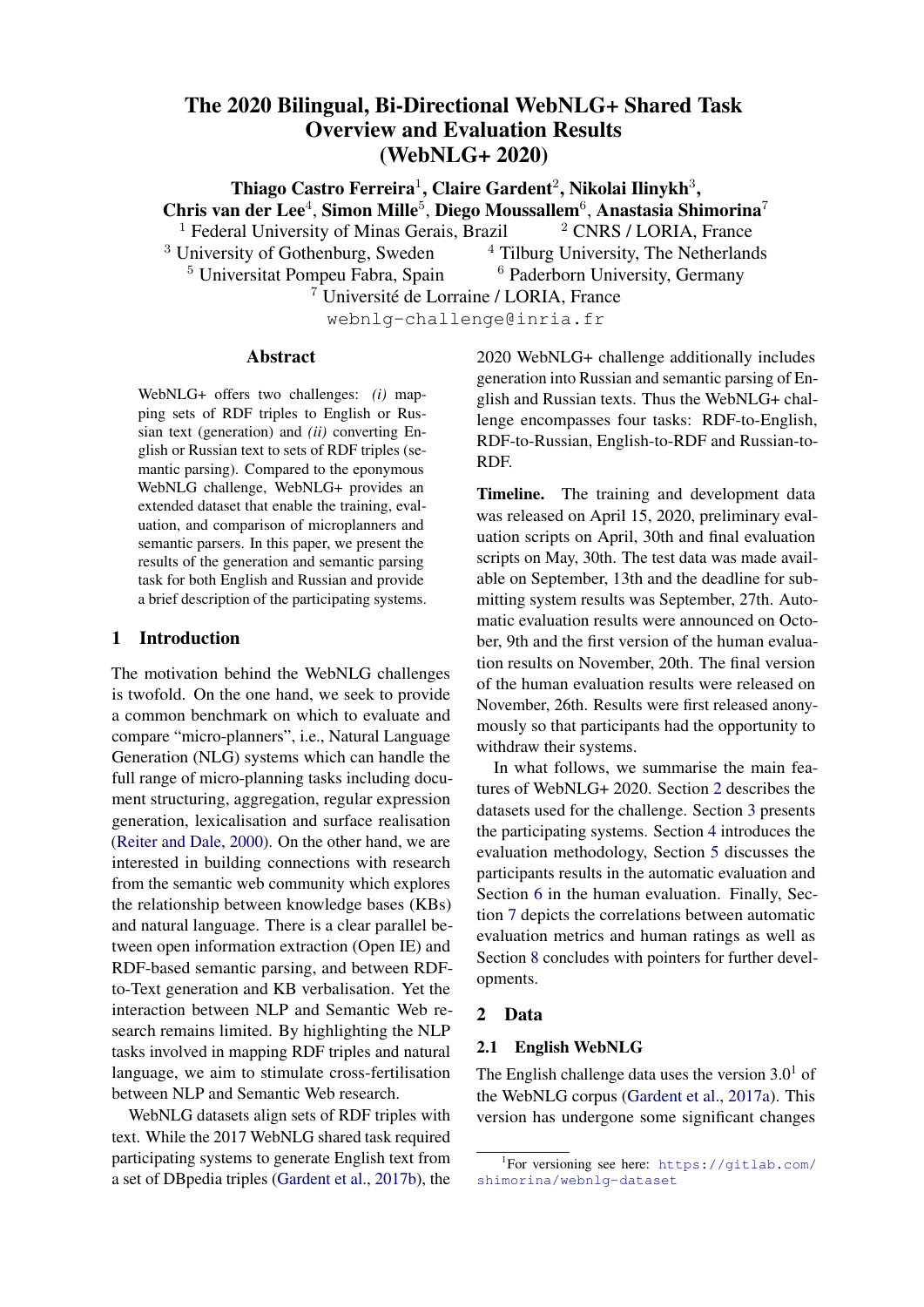|                                             |                |                            | Seen Categories          |                |                |                                        |                                    |                |
|---------------------------------------------|----------------|----------------------------|--------------------------|----------------|----------------|----------------------------------------|------------------------------------|----------------|
| <b>Team Name</b>                            | <b>BLEU</b>    | <b>BLEU</b><br><b>NLTK</b> | <b>METEOR</b>            | $chrF++$       | TER            | <b>BERT</b><br><b>Precision Recall</b> | <b>BERT BERT</b><br>F <sub>1</sub> | <b>BLEURT</b>  |
| FBConvAl*                                   | 0.613          | 0.608                      | 0.436                    | 0.730          | 0.395          | 0.964                                  | 0.961<br>0.962                     | 0.610          |
| <b>OSU Neural NLG</b>                       | 0.612          | 0.607                      | 0.434                    | 0.727          | 0.393          | 0.964                                  | 0.960<br>0.962                     | 0.610          |
| Amazon AI (Shanghai)                        | 0.604          | 0.596                      | 0.434                    | 0.723          | 0.404          | 0.964                                  | 0.961<br>0.962                     | 0.590          |
| bt5                                         | 0.611          | 0.611                      | 0.433                    | 0.725          | 0.391          | 0.965                                  | 0.961<br>0.963                     | 0.600          |
| ORANGE-NLG                                  | 0.593          | 0.584                      | 0.428                    | 0.712          | 0.415          | 0.963                                  | 0.957<br>0.960                     | 0.600          |
| cuni-ufal                                   | 0.591          | 0.588                      | 0.422                    | 0.712          | 0.403          | 0.964                                  | 0.957<br>0.960                     | 0.580          |
| NUIG-DSI<br><b>NILC</b>                     | 0.583          | 0.579                      | 0.416<br>0.409           | 0.699          | 0.408<br>0.430 | 0.964                                  | 0.958<br>0.960                     | 0.600          |
| DANGNT-SGU                                  | 0.562<br>0.463 | 0.550<br>0.452             | 0.406                    | 0.700<br>0.675 | 0.523          | 0.961<br>0.944                         | 0.957<br>0.958<br>0.949<br>0.946   | 0.580<br>0.420 |
| Huawei Noah's Ark Lab                       | 0.497          | 0.482                      | 0.402                    | 0.674          | 0.504          | 0.950                                  | 0.949 0.949                        | 0.460          |
| CycleGT                                     | 0.474          | 0.458                      | 0.394                    | 0.654          | 0.490          | 0.951                                  | 0.950<br>0.950                     | 0.500          |
| RALI-Université de Montéal                  | 0.437          | 0.417                      | 0.394                    | 0.652          | 0.530          | 0.947                                  | 0.949<br>0.948                     | 0.420          |
| Baseline-FORGE2020                          | 0.430          | 0.415                      | 0.387                    | 0.650          | 0.563          | 0.945                                  | 0.942 0.943                        | 0.410          |
| Baseline-FORGE2017                          | 0.412          | 0.398                      | 0.384                    | 0.642          | 0.599          | 0.938                                  | 0.938 0.936                        | 0.330          |
| <b>TGen</b>                                 | 0.610          | 0.518                      | 0.381                    | 0.641          | 0.432          | 0.961                                  | 0.948 0.954                        | 0.550          |
| UPC-POE                                     | 0.512          | 0.495                      | 0.373                    | 0.648          | 0.478          | 0.957                                  | 0.943<br>0.949                     | 0.500          |
|                                             |                |                            | <b>Unseen Entities</b>   |                |                |                                        |                                    |                |
| <b>Team Name</b>                            | <b>BLEU</b>    | <b>BLEU</b><br><b>NLTK</b> | <b>METEOR</b>            | $chrF++$       | <b>TER</b>     | <b>BERT</b><br>Precision Recall        | <b>BERT BERT</b><br>F <sub>1</sub> | <b>BLEURT</b>  |
| <b>OSU Neural NLG</b>                       | 0.524          | 0.520                      | 0.416                    | 0.694          | 0.398          | 0.963                                  | 0.960<br>0.961                     | 0.650          |
| NUIG-DSI                                    | 0.528          | 0.523                      | 0.415                    | 0.691          | 0.381          | 0.964                                  | 0.961<br>0.962                     | 0.670          |
| bt5                                         | 0.508          | 0.505                      | 0.415                    | 0.687          | 0.411          | 0.961                                  | 0.959<br>0.959                     | 0.650          |
| FBConvAl*                                   | 0.503          | 0.497                      | 0.414                    | 0.689          | 0.411          | 0.962                                  | 0.961<br>0.961                     | 0.650          |
| Amazon AI (Shanghai)                        | 0.523          | 0.517                      | 0.413                    | 0.691          | 0.394          | 0.963                                  | 0.960 0.961                        | 0.650          |
| cuni-ufal                                   | 0.512          | 0.500                      | 0.406                    | 0.687          | 0.417          | 0.960                                  | 0.958<br>0.959                     | 0.630          |
| TGen                                        | 0.507          | 0.504                      | 0.405                    | 0.672          | 0.410          | 0.958                                  | 0.956<br>0.957                     | 0.610          |
| RALI-Université de Montéal                  | 0.435          | 0.422                      | 0.395                    | 0.658          | 0.464          | 0.950                                  | 0.950<br>0.949                     | 0.530          |
| DANGNT-SGU                                  | 0.411          | 0.409                      | 0.391                    | 0.655          | 0.493          | 0.947                                  | 0.952<br>0.949                     | 0.520          |
| CycleGT                                     | 0.466          | 0.445                      | 0.390                    | 0.653          | 0.448          | 0.956                                  | 0.954 0.955                        | 0.600          |
| Baseline-FORGE2020                          | 0.402          | 0.393                      | 0.384                    | 0.648          | 0.476          | 0.949                                  | 0.950 0.949                        | 0.550          |
| Huawei Noah's Ark Lab                       | 0.424          | 0.411                      | 0.375                    | 0.631          | 0.487          | 0.944                                  | 0.944 0.944                        | 0.480          |
| Baseline-FORGE2017                          | 0.381          | 0.366                      | 0.367                    | 0.626          | 0.515          | 0.933                                  | 0.941 0.932                        | 0.500          |
| NILC                                        | 0.219          | 0.215                      | 0.340                    | 0.509          | 0.671          | 0.914                                  | 0.919 0.916                        | 0.420          |
| ORANGE-NLG                                  | 0.358          | 0.354                      | 0.326                    | 0.565          | 0.590          | 0.929                                  | 0.913<br>0.920                     | 0.260          |
| UPC-POE                                     | 0.353          | 0.338                      | 0.324                    | 0.569          | 0.570          | 0.937                                  | 0.929<br>0.932                     | 0.400          |
|                                             |                |                            | <b>Unseen Categories</b> |                |                |                                        |                                    |                |
| <b>Team Name</b>                            | <b>BLEU</b>    | <b>BLEU</b><br><b>NLTK</b> | <b>METEOR</b>            | $chrF++$       | TER            | <b>BERT</b><br>Precision Recall        | <b>BERT BERT</b><br>F <sub>1</sub> | <b>BLEURT</b>  |
| Amazon AI (Shanghai)                        | 0.492          | 0.491                      | 0.404                    | 0.660          | 0.413          | 0.957                                  | 0.953<br>0.954                     | 0.600          |
| <b>OSU Neural NLG</b>                       | 0.474          | 0.474                      | 0.397                    | 0.652          | 0.437          | 0.953                                  | 0.951<br>0.951                     | 0.570          |
| FBConvAl *                                  | 0.462          | 0.463                      | 0.394                    | 0.647          | 0.444          | 0.951                                  | 0.949<br>0.950                     | 0.570          |
| bt5                                         | 0.440          | 0.441                      | 0.393                    | 0.636          | 0.470          | 0.948                                  | 0.948<br>0.947                     | 0.560          |
| <b>NUIG-DSI</b>                             | 0.456          | 0.454                      | 0.388                    | 0.632          | 0.438          | 0.953                                  | 0.949<br>0.950                     | 0.580          |
| DANGNT-SGU                                  | 0.359          | 0.364                      | 0.384                    | 0.617          | 0.512          | 0.935                                  | 0.942<br>0.938                     | 0.420          |
| CycleGT                                     | 0.409          | 0.405                      | 0.379                    | 0.615          | 0.486          | 0.945                                  | 0.946<br>0.945                     | 0.540          |
| <b>TGen</b>                                 | 0.438          | 0.436                      | 0.379                    | 0.618          | 0.472          | 0.947                                  | 0.944<br>0.945                     | 0.500          |
| RALI-Université de Montéal                  | 0.359          | 0.360                      | 0.375                    | 0.606          | 0.507          | 0.940                                  | 0.939<br>0.939                     | 0.420          |
| cuni-ufal                                   | 0.422          | 0.425                      | 0.375                    | 0.617          | 0.460          | 0.946                                  | 0.942 0.943                        | 0.520          |
| Baseline-FORGE2020                          | 0.376          | 0.370                      | 0.357                    | 0.584          | 0.510          | 0.944                                  | 0.936 0.940                        | 0.440          |
| Baseline-FORGE2017<br>Huawei Noah's Ark Lab | 0.346<br>0.291 | 0.343<br>0.293             | 0.347<br>0.345           | 0.565<br>0.553 | 0.544<br>0.575 | 0.930<br>0.922                         | 0.930 0.925<br>0.926 0.924         | 0.390<br>0.230 |
| UPC-POE                                     | 0.295          | 0.288                      | 0.316                    | 0.526          | 0.608          | 0.918                                  | 0.917 0.917                        | 0.180          |
| <b>NILC</b>                                 | 0.162          | 0.161                      | 0.311                    | 0.435          | 0.719          | 0.900                                  | 0.905 0.902                        | 0.190          |
| ORANGE-NLG                                  | 0.233          | 0.229                      | 0.288                    | 0.485          | 0.680          | 0.907                                  | 0.906<br>0.906                     | 0.030          |
|                                             |                |                            |                          |                |                |                                        |                                    |                |

Table 8: Automatic Evaluation results for the RDF-to-text task for English on seen categories, unseen entities, and unseen categories. \* indicates late submission.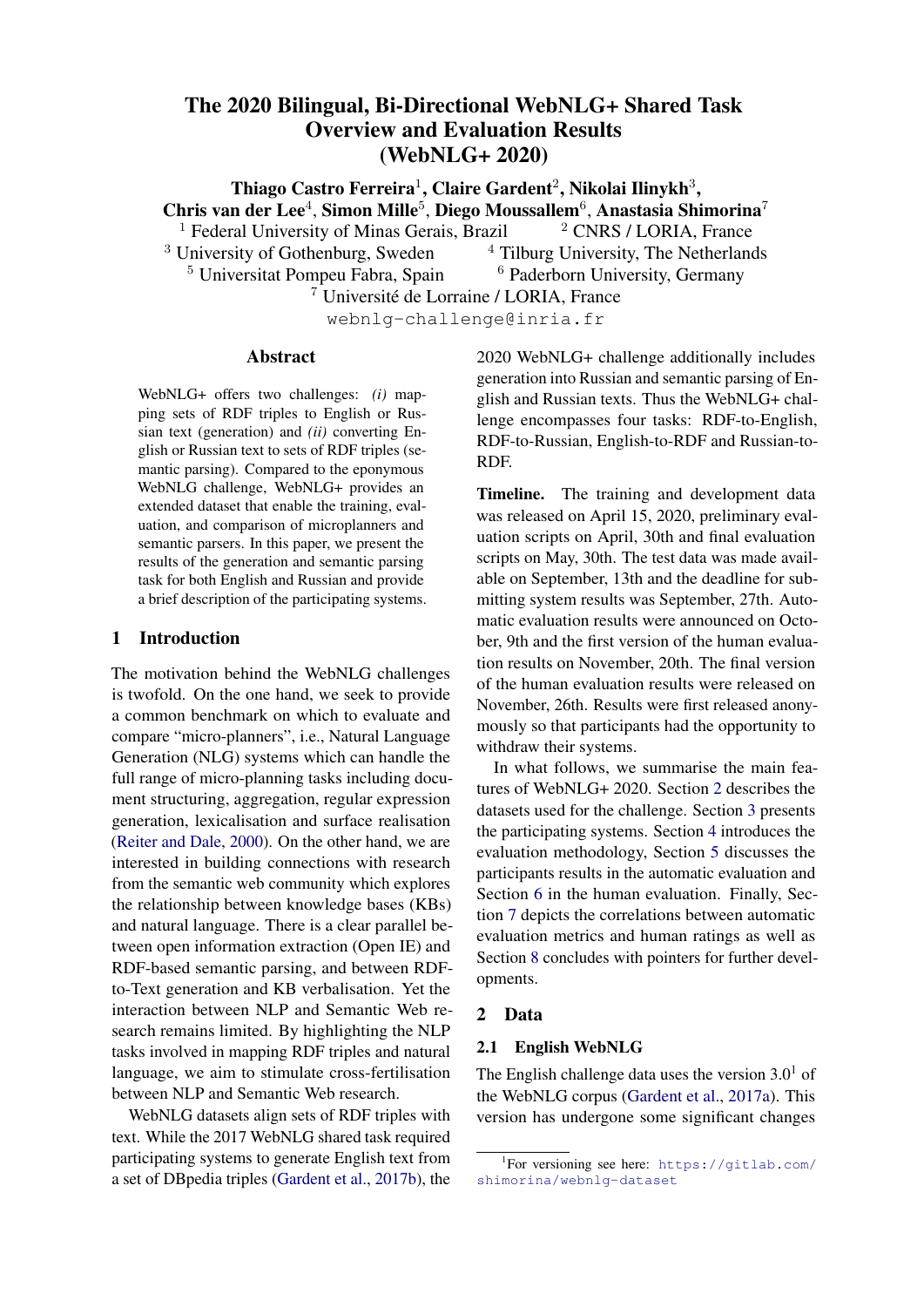| <b>BLEU</b> | BLEU<br><b>NLTK</b> | <b>METEOR</b> | $chrF++$ | TER   | <b>BERT</b>    | <b>BERT</b><br>F1                                               |                                                                             |
|-------------|---------------------|---------------|----------|-------|----------------|-----------------------------------------------------------------|-----------------------------------------------------------------------------|
| 0.516       | 0.521               | 0.676         | 0.683    |       |                | 0.907                                                           | 0.907                                                                       |
| 0.529       | 0.532               | 0.672         | 0.677    |       |                | 0.905                                                           | 0.909                                                                       |
| 0.468       |                     | 0.632         |          |       |                | 0.890                                                           | 0.893                                                                       |
| 0.453       | 0.451               | 0.617         | 0.641    |       | 0.903          | 0.894                                                           | 0.898                                                                       |
| 0.473       | 0.477               | 0.616         |          |       |                | 0.882                                                           | 0.888                                                                       |
| 0.431       | 0.430               | 0.576         | 0.595    |       |                | 0.873                                                           | 0.884                                                                       |
| 0.255       | 0.256               | 0.467         | 0.514    | 0.665 | 0.841          | 0.837                                                           |                                                                             |
|             |                     |               | 0.468    |       | 0.637<br>0.622 | Precision<br>0.420<br>0.398<br>0.456<br>0.452<br>0.453<br>0.487 | <b>BERT</b><br>Recall<br>0.909<br>0.914<br>0.899<br>0.897<br>0.898<br>0.835 |

Table 9: Automatic Evaluation results fortussian RDF-to-text system submissionos the full test set. The systems are sorted by METEOR score and the baseline system is coloured in grey. \* indicates late submission.

| Team Name                                                                                                  | Match            | F1                               | Precision                        | Recall                           |
|------------------------------------------------------------------------------------------------------------|------------------|----------------------------------|----------------------------------|----------------------------------|
| Amazon AI (Shanghai)<br>Amazon AI (Shanghai) EnType<br>Amazon AI (Shanghai)<br>Amazon AI (Shanghai) Strict | Exact<br>Partial | 0.689<br>0.700<br>0.696<br>0.686 | 0.689<br>0.699<br>0.696<br>0.686 | 0.690<br>0.701<br>0.698<br>0.687 |
| bt5                                                                                                        | Exact            | 0.682                            | 0.670                            | 0.701                            |
| bt5                                                                                                        | EntType          | 0.737                            | 0.721                            | 0.762                            |
| bt5                                                                                                        | Partial          | 0.713                            | 0.700                            | 0.736                            |
| bt5                                                                                                        | Strict           | 0.675                            | 0.663                            | 0.695                            |
| CycleGT                                                                                                    | Exact            | 0.342                            | 0.338                            | 0.349                            |
| CycleGT                                                                                                    | EntType          | 0.343                            | 0.335                            | 0.356                            |
| CycleGT                                                                                                    | Partial          | 0.360                            | 0.355                            | 0.372                            |
| CycleGT                                                                                                    | Strict           | 0.309                            | 0.306                            | 0.315                            |
| Baseline                                                                                                   | Exact            | 0.158                            | 0.154                            | 0.164                            |
| Baseline                                                                                                   | Enflype          | 0.193                            | 0.187                            | 0.202                            |
| Baseline                                                                                                   | Partial          | 0.200                            | 0.194                            | 0.211                            |
| Baseline                                                                                                   | Strict           | 0.127                            | 0.125                            | 0.130                            |

(a)English submissions

| Team Name Match |               | F1    | <b>Precision Recall</b> |       |
|-----------------|---------------|-------|-------------------------|-------|
| bt5             | Exact         | 0.911 | 0.907                   | 0.917 |
| bt5             | EntType       | 0.923 | 0.918                   | 0.930 |
| bt <sub>5</sub> | Partial       | 0.917 | 0.913                   | 0.924 |
| bt5             | <b>Strict</b> | 0.911 | 0.907                   | 0.917 |
| <b>Baseline</b> | Exact         | 0.119 | 0.113                   | 0.129 |
| Baseline        | Enflype       | 0.147 | 0.137                   | 0.163 |
| <b>Baseline</b> | Partial       | 0.156 | 0.146                   | 0.172 |
| <b>Baseline</b> | <b>Strict</b> | 0.087 | 0.083                   | 0.094 |

#### (b) Russiansubmissions

RDF (Semantic Parsing) taster both languagesrepresented with Macro scores.

ing,(ii) trials from seen categories but with entities that were unseen during training afid) trials from categories fully unseen during training. We hypothesise that the dif culty increases along the different test sets: converting RDFs from semantic categories seen during training to texts is easier than generating from unseen semantic categories, where we want to evaluate how well the models can generalize. This hypothesis is indeed supported when looking at the number of systems that outperform the baselines (mostly based on their ME-TEOR scores). 12 out of 15 systems were better than both baselines in the seen categories, whereas only 10 outperform the baselines in the fully unseen categories.

Across the three kinds of evaluation, the top performing systems were basically the same, except for NUIG-DSI which took the second position in the unseen entities, showing a better generalisation capability in comparison to the other top 5 systems. Conversely,ORANGE-NLGandNILC were ranked better when generating text for RDFs seen during training, but performed poorly when information not seen during training was present in the input RDF triples.

Table 10: Automatic Evaluation results for Text-to-Tesults for the entire test set. Out of the 6 RDF-to-Russian. Table 9 shows the automatic evaluation text systems for Russian, 5 are bilingual and were also submitted for the English variation of the task. These system were also the top performing ones, ranked higher than the unique monolingual systems

In the comparison between rule-based and neura<sub>br</sub> Russian. From the bilingual approaches, 2 are approaches, results of the latter were usually higheyased on a T5 ne-tuned language model and 2 than the former. Out of the 4 rule-based system<sub>on the</sub> BART language model. In the comparison  $(including the baselines)$  $DANGNT-SGWas$  the one that ranked highest in the automatic evaluation<sub>n terms</sub> of METEOR and chrF++, however, on being in the 7th position. among thembt5 showed a superior performance the other metric suni-ufal performed better.

Table 8 depicts the results distinguished  $\beta$ y trials from semantic categories seen during trainscores. Such results were expected due to its out-Our baseline was the system which had the lowest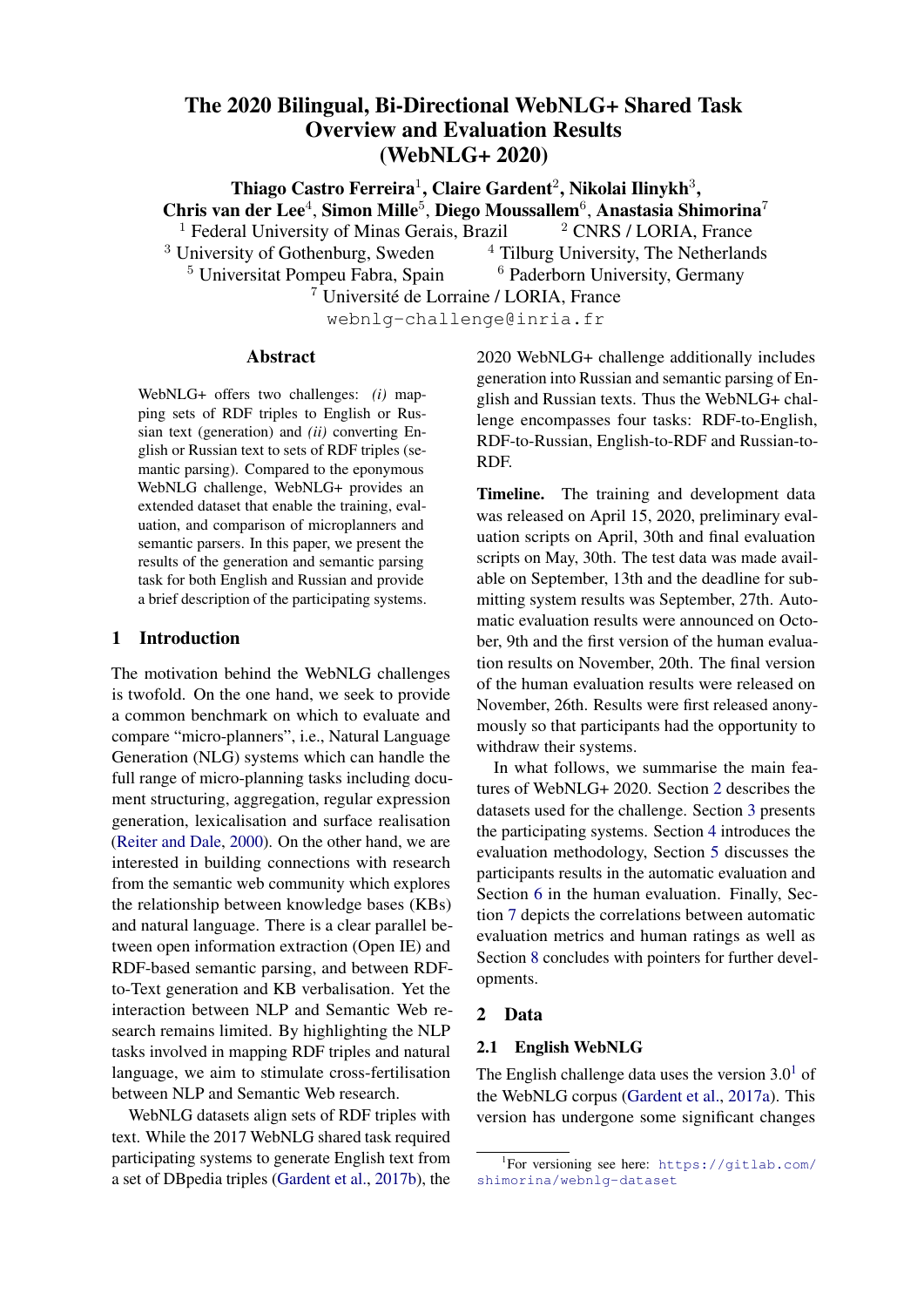|                                                                                                                                | Seen Categories                                     |                                  |                                  |                                  |
|--------------------------------------------------------------------------------------------------------------------------------|-----------------------------------------------------|----------------------------------|----------------------------------|----------------------------------|
| Team Name                                                                                                                      | Match                                               | F <sub>1</sub>                   | <b>Precision Recall</b>          |                                  |
| bt <sub>5</sub><br>bt5<br>bt <sub>5</sub><br>bt <sub>5</sub>                                                                   | Exact<br>EntType<br>Partial<br><b>Strict</b>        | 0.877<br>0.888<br>0.883<br>0.877 | 0.875<br>0.885<br>0.881<br>0.875 | 0.880<br>0.891<br>0.886<br>0.880 |
| Amazon AI (Shanghai) Exact<br>Amazon AI (Shanghai) EnType<br>Amazon AI (Shanghai) Partial<br>Amazon AI (Shanghai) Strict       |                                                     | 0.693<br>0.718<br>0.707<br>0.693 | 0.693<br>0.718<br>0.707<br>0.692 | 0.694<br>0.718<br>0.707<br>0.693 |
| CycleGT<br>CycleGT<br>CycleGT<br>CycleGT                                                                                       | Exact<br>EntType<br>Partial<br><b>Strict</b>        | 0.548<br>0.618<br>0.585<br>0.545 | 0.541<br>0.599<br>0.572<br>0.538 | 0.560<br>0.648<br>0.607<br>0.558 |
| <b>Baseline</b><br><b>Baseline</b><br>Baseline<br><b>Baseline</b>                                                              | Exact<br>Ent Type 0.211<br>Partial<br><b>Strict</b> | 0.165<br>0.211<br>0.140          | 0.163<br>0.205<br>0.205<br>0.139 | 0.170<br>0.221<br>0.221<br>0.143 |
|                                                                                                                                | <b>Unseen Categories</b>                            |                                  |                                  |                                  |
| Amazon AI (Shanghai) Exact<br>Amazon AI (Shanghai) EnType<br>Amazon AI (Shanghai) Partial<br>Amazon AI (Shanghai) Strict       |                                                     | 0.658<br>0.661<br>0.662<br>0.655 | 0.657<br>0.660<br>0.661<br>0.655 | 0.660<br>0.663<br>0.663<br>0.657 |
| bt5<br>bt5<br>bt5<br>bt <sub>5</sub>                                                                                           | Exact<br>EntType 0.653<br>Partial<br><b>Strict</b>  | 0.551<br>0.609<br>0.539          | 0.540<br>0.636<br>0.595<br>0.528 | 0.568<br>0.679<br>0.631<br>0.555 |
| CycleGT<br>CycleGT<br>CycleGT<br>CycleGT                                                                                       | Exact<br>EntType<br>Partial<br><b>Strict</b>        | 0.223<br>0.195<br>0.234<br>0.181 | 0.222<br>0.193<br>0.233<br>0.179 | 0.227<br>0.200<br>0.240<br>0.183 |
| <b>Baseline</b><br><b>Baseline</b><br><b>Baseline</b><br><b>Baseline</b>                                                       | Exact<br>Ent_Type 0.179<br>Partial<br>Strict        | 0.140<br>0.188<br>0.105          | 0.137<br>0.172<br>0.182<br>0.103 | 0.146<br>0.188<br>0.199<br>0.108 |
|                                                                                                                                | <b>Unseen Entities</b>                              |                                  |                                  |                                  |
| Amazon AI (Shanghai) Exact<br>Amazon AI (Shanghai) EnType 0.751<br>Amazon AI (Shanghai) Partial<br>Amazon AI (Shanghai) Strict |                                                     | 0.746<br>0.751<br>0.740          | 0.746<br>0.750<br>0.751<br>0.739 | 0.747<br>0.753<br>0.753<br>0.741 |
| bt <sub>5</sub><br>bt <sub>5</sub><br>bt <sub>5</sub><br>bt <sub>5</sub>                                                       | Exact<br>EntType<br>Partial<br>Strict               | 0.649<br>0.675<br>0.664<br>0.645 | 0.617<br>0.640<br>0.631<br>0.614 | 0.701<br>0.731<br>0.718<br>0.697 |
| CycleGT<br>CycleGT<br>CycleGT<br>CycleGT                                                                                       | Exact<br>EntType<br>Partial<br><b>Strict</b>        | 0.239<br>0.185<br>0.243<br>0.179 | 0.238<br>0.183<br>0.242<br>0.178 | 0.247<br>0.188<br>0.252<br>0.182 |
| <b>Baseline</b><br>Baseline<br><b>Baseline</b><br><b>Baseline</b>                                                              | Exact<br>Ent Type 0.196<br>Partial<br><b>Strict</b> | 0.184<br>0.210<br>0.152          | 0.178<br>0.190<br>0.202<br>0.149 | 0.194<br>0.205<br>0.224<br>0.157 |

### 5.2 Text-to-RDF

English. Table 10a shows the results for the entire test set. bt5 and Amazon AI (Shanghai) achieved similar results. bt5 achieved higher scores thanAmazon AI (Shanghai) on the more liberalEnt \_Type and Partial measurement types, while mazon AI showed better results on the stricter Exact and Strict matches.

Table 11 depicts the results distinguished by (1) trials from categories seen during training, (2) trials from seen categories but with unseen entities during training and (3) trials from domains fully unseen during training. For the seen categories, bt5 demonstrated superior performance, achieving higher F1 scores across all metrics in comparison to the other participants.

On unseen categories, Amazon AI 3 (Shanghai) took the rst place on this test set showing a generalisation capability for handling unseen categoriesAmazon AI (Shanghai) achieved nearly 0.66 F1 across all metrics while the second-best performing system,bt5, achieved 0.60 on averageycleGT performed slightly better than the baseline but still improved over the baseline results.

Amazon AI (Shanghai) also took rst place on the unseen entities set and achieved nearly 0.75 F1 across all metrics while the second-best performing systembt5, achieved 0.64 on average. Similar to the unseen categories y cleGT also achieved a slight improvement over the baseline for the unseen entities. The results of all systems on this test set show a similar tendency as the unseen categories test set, but, overall, the scores were higher than on unseen categories. The results on the unseen test sets suggest that the andAmazon AI (Shanghai) models were reasonably capable of generalising the position of the entities in the text. This is further corroborated by the relatively small drop of those models between the seen and unseen test sets. However, the differing nature of the entities across categories made generalisation more dif cult.

Table 11: Text-to-RDF (Semantic Parsing) results per Table 11. Text to NBT (Octmander aroung) results per tire test set, which was comprised of seen cateseen categories, unseen categories and unseen entities. The only.bt5 was the only system to perform Table 11: Text-to-RDF (Semantic Parsing) results per Russian. Table 10b shows the results on the enthis task and achieved impressive F1 results in

comparison to the baseline on all metrics. It also

puts were obtained by simply automatically transachieved even higher scores than ble system lating the texts generated by the English baselineobtained on the English seen categories test set.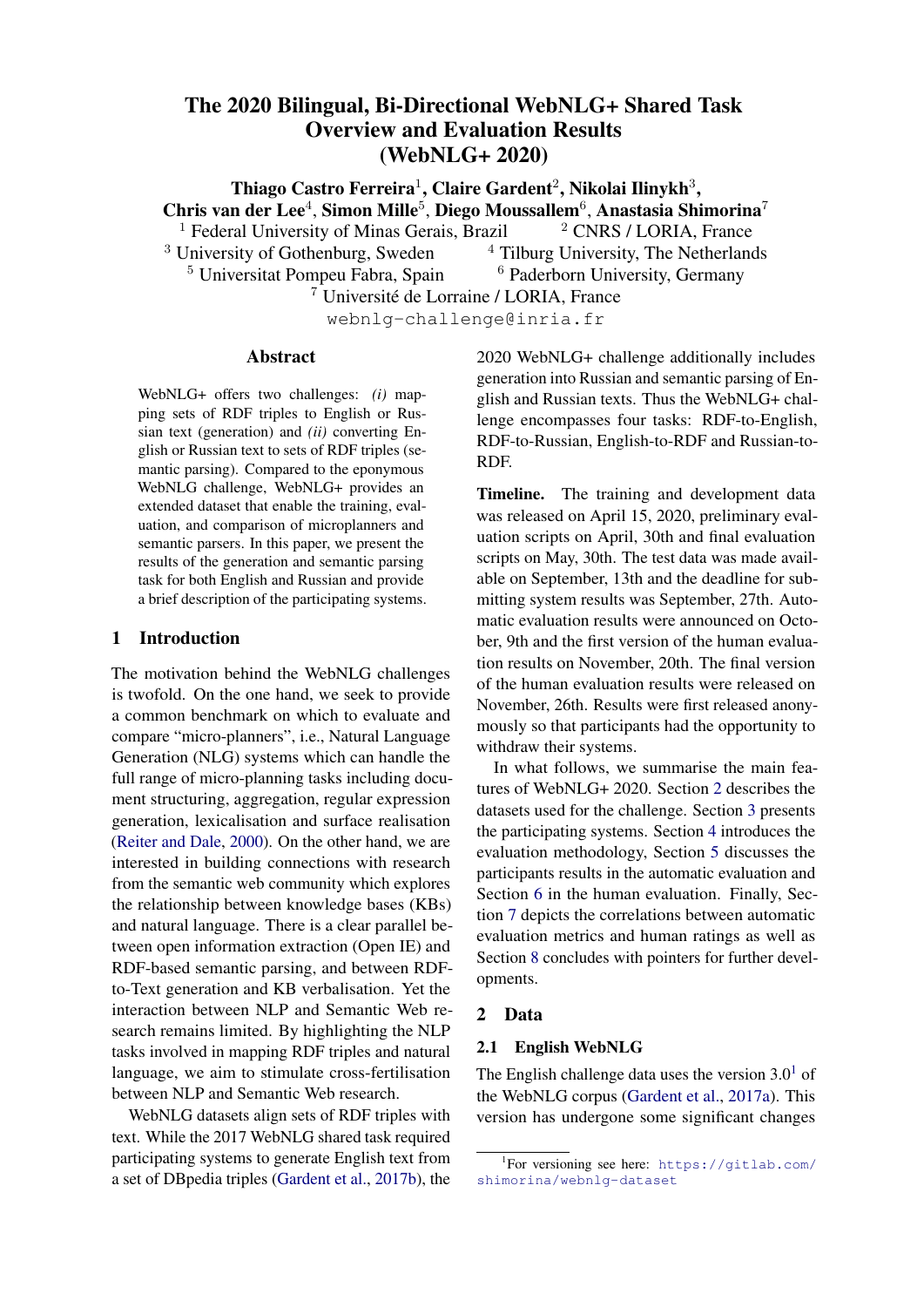|                            |                | <b>DATA COVERAGE</b> |          |      | <b>RELEVANCE</b> |          |                | <b>CORRECTNESS</b>  |          |                | TEXT STRUCTURE |          | <b>FLUENCY</b> |          |          |
|----------------------------|----------------|----------------------|----------|------|------------------|----------|----------------|---------------------|----------|----------------|----------------|----------|----------------|----------|----------|
| TEAM NAME                  | Rank           | Avg. Z               | Avg. Raw | Rank | Avg. Z           | Avg. Raw | Rank           | Avg. $\overline{Z}$ | Avg. Raw | Rank           | Avg. Z         | Avg. Raw | Rank           | Avg. Z   | Avg. Raw |
| FBConvAl*                  | $\overline{c}$ | 0.151                | 93.169   | 2    | 0.117            | 93.898   |                | 0.206               | 92.700   |                | 0.319          | 93.089   |                | 0.327    | 90.837   |
| AmazonAI (Shanghai)        |                | 0.222                | 94.393   |      | 0.214            | 95.196   |                | 0.248               | 93.531   |                | 0.305          | 92.951   |                | 0.326    | 90.286   |
| OSU Neural NLG             |                | 0.235                | 95.123   |      | 0.163            | 94.615   |                | 0.224               | 93.409   |                | 0.289          | 92.438   |                | 0.323    | 90.066   |
| WebNLG-2020-REF            |                | 0.251                | 95.442   |      | 0.139            | 94.392   |                | 0.256               | 94.149   |                | 0.254          | 92.105   |                | 0.279    | 89.846   |
| NUIG-DSI                   | 2              | 0.116                | 92.063   |      | 0.161            | 94.061   |                | 0.189               | 92.053   |                | 0.258          | 91.588   | $\overline{2}$ | 0.233    | 88.898   |
| bt <sub>5</sub>            | 2              | 0.161                | 93.836   |      | 0.184            | 95.220   |                | 0.224               | 93.583   |                | 0.236          | 91.914   | 2              | 0.218    | 88.688   |
| cuni-ufal                  | 2              | 0.155                | 93.291   |      | 0.164            | 94.555   |                | 0.161               | 91.587   |                | 0.208          | 90.752   | 2              | 0.185    | 87.642   |
| TGen                       | 3              | $-0.075$             | 88.176   |      | 0.132            | 92.640   | 2              | 0.074               | 88.626   |                | 0.168          | 89.041   | $\overline{c}$ | 0.182    | 86.163   |
| CycleGT                    | 3              | 0.023                | 91.231   |      | 0.125            | 93.370   | $\overline{c}$ | 0.071               | 89.846   | 2              | 0.045          | 87.879   | 3              | 0.072    | 84.820   |
| Baseline-FORGE2020         |                | 0.170                | 92.892   |      | 0.161            | 93.784   |                | 0.190               | 91.794   | $\overline{2}$ | 0.039          | 87.400   | 3              | 0.011    | 82.430   |
| Baseline-FORGE2017         | $\overline{c}$ | 0.127                | 92.066   | 2    | 0.113            | 92.588   | 2              | 0.13                | 90.138   |                | $-0.064$       | 85.737   | 4              | $-0.143$ | 80.941   |
| DANGNT-SGU                 |                | 0.259                | 95.315   |      | 0.185            | 94.856   |                | 0.179               | 92.489   | 3              | $-0.203$       | 83.501   | 4              | $-0.161$ | 78.594   |
| RALI-Université de Montéal |                | 0.272                | 95.204   |      | 0.171            | 94.810   |                | 0.163               | 92.128   | 3              | $-0.285$       | 81.835   | 4              | $-0.241$ | 77.759   |
| ORANGE-NLG                 | 5              | $-0.554$             | 79.959   | 4    | $-0.710$         | 79.887   | 4              | $-0.668$            | 74.977   | 3              | $-0.338$       | 80.462   | 5              | $-0.332$ | 75.675   |
| Huawei Noah's Ark Lab      | 4              | $-0.310$             | 84.743   | 3    | $-0.425$         | 85.265   | 3              | $-0.389$            | 80.760   | 3              | $-0.373$       | 80.219   | 5              | $-0.369$ | 75.205   |
| <b>NILC</b>                | 4              | $-0.477$             | 81.605   | 3    | $-0.499$         | 83.522   | 3              | $-0.589$            | 76.702   | 3              | $-0.402$       | 80.463   | 5              | $-0.408$ | 74.851   |
| UPC-POE                    | 6              | $-0.782$             | 75.845   | 4    | $-0.531$         | 82.051   | 4              | $-0.701$            | 74.374   | 4              | $-0.456$       | 78.503   | 5              | $-0.508$ | 72.280   |

Table 12: Human Evaluation results fonglish: scores forall test data types. The systems are sorted by averaged Fluency raw scores. The colour intensity signi es nal ranking in terms of averaged raw scores: more intense colour re ects higher performance for the speci c criterion. \* indicates late submission.

# 6 Results of Human Evaluation

DANGNT-SGU performed quite strongly, being in the same cluster as the references.

In this section, we describe the results of the human evaluation conducted on a sample of the outputs of Coverage is noticeably different: although systems RDF-to-text system submissions for both English Coorage is nonceasily allierent. almogen systems and Russian data. For English we evaluate systems that is taken the taken to all a britter language in and pro performance for(i) the full sampled test subset, (ii) subsets of each of the triple categories (seen (ii) subsets of each of the there categories (see on the latter language model (BARTBConvAI)<br>categories, unseen entities, unseen categories). For send a drap in parformance in terms of F Russian, we provide results for the full sampled suffered a drop in performance in terms of Data test subset only. The nal results for all test data types are shown in Table 12 for English systems. (T5) performed similarly to the rule-based ap-In Table 13 we evaluate systems for each of the test In fact, the relation between Fluency and Data FBConvAI , OSU Neural NLG), the ones based Coverage, whereas the ones based on the former proaches.

data types separately for the English data. Table 14 Table 13 depicts the human ratings for the RDFshows results for Russian system submissions. to-text task in English, discriminated by three types of data: seen categories, unseen entities and unseen

English. Table 12 shows the results of the categories. Across the three different types of data, human evaluation for the RDF-to-text task for it is possible to notice some of the tendencies that English system submissions. We rst look at were also found for the automatic evaluation. For the differences between the results of the humainstance, the difference in performance between and automatic evaluation: although the Fluencythe three kinds of data from models likeLC and and Text Structure ratings of the rule-based ORANGE-NLG which introduce good results for systems **RALI-Universit** é-Montr éal, DANGNT-SGU Baseline-FORGE2020) ranked similar to the automatic metrics in the categories. For unseen categories which were not lower part of the leaderboard, their human rating presented during training, most of the models were for Data Coverage, Relevance and Correctnessot able to outperform the ground-truth references were among the highest. trials from semantic categories seen during training, but fail to generalise to new entities and semantic (WebNLG-2020-REF) across multiple criteria.

Regarding Text Structure and Fluency, re-Note that the scores for unseen categories sults of neural approaches as BConvAI, AmazonAI (Shanghai) and OSU Neural NLG were rated surprisingly high, sharing unseen entities. the same ranking cluster with the ground-systems truth references (WebNLG-2020-REF). As expected, in terms of Data Coverage andevaluate connection between RDF triple and the Relevance, the rule-based participating systext (Data Coverage, Relevance, Correctness), tems **RALI-Universit** é-Montr éal , are generally lower for all systems compared to the scores for seen categories and Overall, while rule-based RALI-Universit é-Montr éal, DANGNT-SGU perform well for the criteria which for the categories which evaluate naturalness and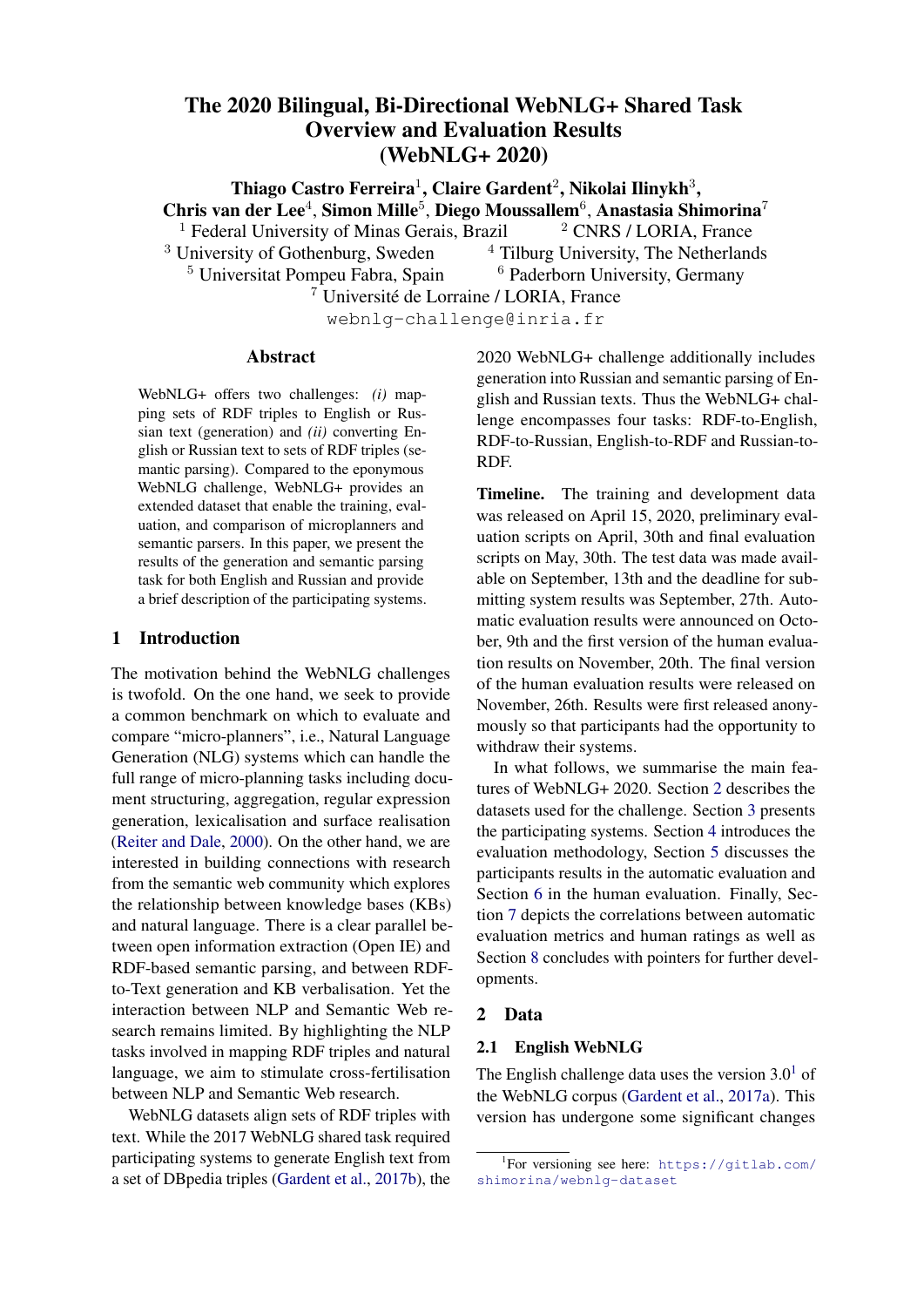|                            |                | Data Coverage |          |                | Relevance |          |                | Correctness |          |                | <b>Text Structure</b> |          | Fluency |          |          |
|----------------------------|----------------|---------------|----------|----------------|-----------|----------|----------------|-------------|----------|----------------|-----------------------|----------|---------|----------|----------|
| Team Name                  | Rank           | Avg. Z        | Avg. Raw | Rank           | Avg. Z    | Avg. Raw | Rank           | Avg. Z      | Avg. Raw | Rank           | Avg. Z                | Avg. Raw | Rank    | Avg. Z   | Avg. Raw |
| FBConvAI <sup>*</sup>      |                | 0.178         | 93.543   | $\overline{2}$ | 0.112     | 93.111   |                | 0.261       | 93.472   |                | 0.326                 | 92.966   |         | 0.358    | 91.654   |
| bt <sub>5</sub>            |                | 0.196         | 94.460   |                | 0.222     | 95.167   |                | 0.312       | 94.843   |                | 0.264                 | 91.846   |         | 0.280    | 89.892   |
| cuni-ufal                  |                | 0.257         | 94.941   |                | 0.203     | 94.870   |                | 0.273       | 93.886   |                | 0.263                 | 91.429   |         | 0.281    | 89.454   |
| OSU Neural NLG             |                | 0.176         | 94.287   | $\overline{2}$ | 0.084     | 93.373   |                | 0.233       | 94.015   |                | 0.239                 | 91.599   |         | 0.253    | 88.651   |
| NUIG-DSI                   | 2              | 0.059         | 91.253   |                | 0.178     | 94.512   | 2              | 0.162       | 92.494   |                | 0.234                 | 90.744   |         | 0.180    | 88.611   |
| WebNLG-2020-REF            |                | 0.264         | 95.491   |                | 0.135     | 94.142   |                | 0.236       | 93.355   |                | 0.198                 | 91.225   |         | 0.225    | 88.136   |
| AmazonAI (Shanghai)        |                | 0.258         | 94.090   |                | 0.170     | 93.586   |                | 0.295       | 93.691   |                | 0.293                 | 91.154   |         | 0.308    | 87.750   |
| <b>NILC</b>                |                | 0.225         | 94.448   |                | 0.266     | 96.269   |                | 0.212       | 93.071   |                | 0.212                 | 91.225   | 2       | 0.155    | 87.306   |
| ORANGE-NLG                 | $\overline{2}$ | 0.109         | 92.593   | 2              | 0.112     | 93.673   |                | 0.145       | 91.478   | 2              | 0.074                 | 88.034   | 2       | 0.112    | 85.302   |
| Huawei                     | $\overline{2}$ | 0.101         | 92.173   | $\overline{2}$ | 0.011     | 92.222   | 2              | 0.080       | 90.269   | $\overline{2}$ | 0.067                 | 88.380   | 2       | 0.064    | 85.111   |
| CycleGT                    | 3              | $-0.137$      | 88.386   |                | 0.125     | 92.120   | $\overline{2}$ | 0.062       | 88.633   | 3              | $-0.121$              | 84.262   | 2       | $-0.036$ | 83.287   |
| TGen                       | 3              | $-0.394$      | 81.670   | 2              | 0.074     | 91.099   |                | $-0.028$    | 86.793   | 2              | 0.034                 | 86.886   | 2       | 0.005    | 83.037   |
| Baseline-FORGE2020         |                | 0.280         | 95.296   |                | 0.153     | 94.568   |                | 0.226       | 93.593   | 2              | 0.074                 | 87.040   | 2       | 0.030    | 82.664   |
| UPC-POE                    | 4              | $-0.404$      | 82.173   | $\overline{2}$ | $-0.019$  | 90.503   | 3              | $-0.115$    | 84.858   | $\overline{2}$ | 0.096                 | 87.309   | 2       | $-0.077$ | 80.577   |
| DANGNT-SGU                 |                | 0.239         | 94.367   |                | 0.164     | 93.596   | 2              | 0.140       | 90.772   | 3              | $-0.132$              | 84.691   | 3       | $-0.159$ | 79.559   |
| RALI-Université de Montéal |                | 0.274         | 93.846   |                | 0.148     | 93.049   | 2              | 0.198       | 91.423   | 3              | $-0.170$              | 82.614   | 3       | $-0.157$ | 79.238   |
| Baseline-FORGE2017         | 2              | 0.065         | 90.253   | 2              | $-0.043$  | 89.568   |                | 0.042       | 87.608   | 3              | $-0.160$              | 82.892   | 3       | $-0.406$ | 75.037   |

(a) Seen categories

|                            |                | Data Coverage |          |                | Relevance |          |                | Correctness |          |                | <b>Text Structure</b> |          |                | Fluency  |          |
|----------------------------|----------------|---------------|----------|----------------|-----------|----------|----------------|-------------|----------|----------------|-----------------------|----------|----------------|----------|----------|
| Team Name                  | Rank           | Avg. Z        | Avg. Raw | Rank           | Avg. Z    | Avg. Raw | Rank           | Avg. Z      | Avg. Raw | Rank           | Avg. Z                | Avg. Raw | Rank           | Avg. Z   | Avg. Raw |
| AmazonAI (Shanghai)        |                | 0.291         | 95.532   |                | 0.272     | 96.329   |                | 0.293       | 94.703   |                | 0.348                 | 94.288   |                | 0.452    | 93.365   |
| TGen                       |                | 0.209         | 93.649   |                | 0.234     | 95.356   |                | 0.230       | 91.883   |                | 0.347                 | 92.347   |                | 0.448    | 91.869   |
| FBConvAl*                  | $\overline{2}$ | 0.139         | 93.536   | $\overline{2}$ | 0.169     | 95.644   |                | 0.201       | 94.000   |                | 0.334                 | 94.405   |                | 0.365    | 91.599   |
| <b>OSU Neural NLG</b>      |                | 0.158         | 94.203   |                | 0.253     | 95.662   |                | 0.178       | 92.338   |                | 0.292                 | 92.482   |                | 0.385    | 91.293   |
| WebNLG-2020-REF            |                | 0.283         | 95.991   |                | 0.315     | 97.117   |                | 0.268       | 95.171   |                | 0.281                 | 93.189   |                | 0.285    | 90.788   |
| bt <sub>5</sub>            |                | 0.158         | 93.734   | 2              | 0.146     | 95.351   |                | 0.154       | 93.239   |                | 0.263                 | 91.766   |                | 0.318    | 89.595   |
| NUIG-DSI                   |                | 0.165         | 91.752   |                | 0.181     | 93.694   |                | 0.260       | 92.446   |                | 0.358                 | 93.041   |                | 0.303    | 89.577   |
| CycleGT                    |                | 0.094         | 92.703   |                | 0.181     | 95.198   |                | 0.171       | 92.541   |                | 0.233                 | 92.036   |                | 0.286    | 89.189   |
| cuni-ufal                  |                | 0.206         | 93.937   |                | 0.213     | 94.995   |                | 0.149       | 91.086   |                | 0.314                 | 93.243   | 2              | 0.098    | 86.559   |
| Baseline-FORGE2017         |                | 0.196         | 92.207   |                | 0.266     | 93.797   |                | 0.317       | 91.302   | 2              | 0.003                 | 85.644   | 2              | 0.039    | 83.604   |
| RALI-Université de Montéal |                | 0.317         | 95.775   |                | 0.194     | 95.338   |                | 0.215       | 93.333   | $\overline{2}$ | $-0.088$              | 86.559   | 2              | $-0.019$ | 83.140   |
| Baseline-FORGE2020         |                | 0.161         | 93.360   |                | 0.271     | 96.099   |                | 0.199       | 92.635   | 2              | $-0.011$              | 88.243   | 2              | 0.025    | 82.126   |
| Huawei Noah's Ark Lab      | $\overline{2}$ | $-0.259$      | 85.041   | 3              | $-0.366$  | 85.559   |                | $-0.242$    | 84.126   | 2              | $-0.204$              | 83.383   | 2              | $-0.221$ | 79.315   |
| DANGNT-SGU                 |                | 0.230         | 95.329   |                | 0.249     | 96.658   |                | 0.160       | 93.459   | 2              | $-0.245$              | 81.977   | $\overline{2}$ | $-0.116$ | 78.599   |
| ORANGE-NLG                 | 3              | $-0.624$      | 78.149   | 3              | $-0.697$  | 78.950   | 3              | $-0.738$    | 71.342   | $\overline{2}$ | $-0.285$              | 80.505   | 3              | $-0.263$ | 74.586   |
| <b>NILC</b>                | 3              | $-0.343$      | 84.896   | 3              | $-0.299$  | 88.230   | $\overline{2}$ | $-0.563$    | 78.315   | 3              | $-0.629$              | 78.550   | 3              | $-0.492$ | 74.360   |
| UPC-POE                    |                | $-0.982$      | 72.928   | 3              | $-0.497$  | 82.950   | 3              | $-0.678$    | 75.032   | 3              | $-0.482$              | 77.829   | 3              | $-0.383$ | 74.095   |

(b) Unseen entities

|                            |                | Data Coverage |          | Relevance      |          |          | Correctness |          |          |      | <b>Text Structure</b> |          | Fluency |          |          |
|----------------------------|----------------|---------------|----------|----------------|----------|----------|-------------|----------|----------|------|-----------------------|----------|---------|----------|----------|
| Team Name                  | Rank           | Avg. Z        | Avg. Raw | Rank           | Avg. Z   | Avg. Raw | Rank        | Avg. Z   | Avg. Raw | Rank | Avg. Z                | Avg. Raw | Rank    | Avg. Z   | Avg. Raw |
| AmazonAI (Shanghai)        |                | 0.170         | 94.098   |                | 0.215    | 95.713   |             | 0.201    | 92.933   |      | 0.295                 | 93.498   |         | 0.284    | 90.550   |
| WebNLG-2020-REF            |                | 0.230         | 95.178   | 2              | 0.066    | 93.389   |             | 0.263    | 94.207   |      | 0.277                 | 92.190   |         | 0.310    | 90.508   |
| <b>OSU Neural NLG</b>      |                | 0.303         | 96.033   |                | 0.173    | 94.941   |             | 0.237    | 93.489   |      | 0.319                 | 92.941   |         | 0.340    | 90.423   |
| FBConvAI*                  |                | 0.140         | 92.780   | 2              | 0.098    | 93.644   |             | 0.173    | 91.669   |      | 0.308                 | 92.605   |         | 0.293    | 90.006   |
| NUIG-DSI                   | $\overline{2}$ | 0.130         | 92.697   | 2              | 0.142    | 93.937   |             | 0.175    | 91.613   |      | 0.230                 | 91.494   |         | 0.237    | 88.787   |
| bt <sub>5</sub>            | $\overline{2}$ | 0.140         | 93.492   |                | 0.177    | 95.197   |             | 0.200    | 92.948   |      | 0.207                 | 92.019   | 2       | 0.137    | 87.556   |
| cuni-ufal                  | $\overline{2}$ | 0.069         | 91.992   | $\overline{2}$ | 0.119    | 94.172   | 2           | 0.096    | 90.374   | 2    | 0.129                 | 89.272   |         | 0.163    | 86.979   |
| TGen                       | 3              | 0.002         | 89.887   | 2              | 0.125    | 92.443   | 2           | 0.071    | 88.379   |      | 0.175                 | 88.973   |         | 0.177    | 85.676   |
| CycleGT                    |                | 0.092         | 92.372   | 2              | 0.102    | 93.368   |             | 0.035    | 89.452   |      | 0.069                 | 88.356   | 2       | 0.048    | 83.914   |
| Baseline-FORGE2017         | $\overline{2}$ | 0.137         | 93.130   | 2              | 0.145    | 93.948   |             | 0.105    | 91.213   |      | $-0.032$              | 87.542   | 2       | $-0.057$ | 83.473   |
| Baseline-FORGE2020         | $\overline{2}$ | 0.106         | 91.201   | 2              | 0.120    | 92.312   |             | 0.163    | 90.320   | 2    | 0.039                 | 87.264   | 2       | $-0.007$ | 82.414   |
| DANGNT-SGU                 |                | 0.284         | 95.897   |                | 0.172    | 94.872   |             | 0.210    | 93.142   | 3    | $-0.229$              | 83.410   | 3       | $-0.182$ | 77.992   |
| RALI-Université de Montéal |                | 0.253         | 95.805   |                | 0.176    | 95.678   |             | 0.119    | 92.054   | з    | $-0.441$              | 79.343   | 3       | $-0.387$ | 74.554   |
| ORANGE-NLG                 | 5              | $-0.935$      | 72.887   | 4              | $-1.225$ | 71.728   | 4           | $-1.143$ | 66.280   | 4    | $-0.617$              | 75.743   | 4       | $-0.637$ | 70.163   |
| <b>NILC</b>                | 5              | $-0.970$      | 72.234   | 4              | $-1.060$ | 73.609   | 4           | $-1.098$ | 65.856   | 4    | $-0.685$              | 74.598   | 4       | $-0.721$ | 67.330   |
| Huawei Noah's Ark Lab      | 4              | $-0.586$      | 80.004   | 3              | $-0.721$ | 80.822   | 3           | $-0.743$ | 73.427   | 4    | $-0.718$              | 73.808   | 4       | $-0.700$ | 67.308   |
| UPC-POE                    | 5              | $-0.932$      | 73.157   | 3              | $-0.863$ | 76.423   | 4           | $-1.075$ | 67.586   | 4    | $-0.786$              | 73.324   | 4       | $-0.828$ | 66.358   |

#### (c) Unseen categories

Table 13: Human Evaluation results fonglish for each test data type The systems are sorted by averaged Fluency raw scores. The colour intensity signi es nal ranking in terms of averaged raw scores: more intense colour re ects higher performance for the speci c criterion. \* indicates late submission.

|                        | DATA COVERAGE |          |             | <b>RELEVANCE</b> |          |          | <b>CORRECTNESS</b> |          |          |      | TEXT STRUCTURE |          | <b>FLUENCY</b> |          |          |
|------------------------|---------------|----------|-------------|------------------|----------|----------|--------------------|----------|----------|------|----------------|----------|----------------|----------|----------|
| TEAM NAME              | Rank          | Ava. Z   | Raw<br>Ava. | Rank             | Ava. Z   | Avg. Raw | Rank               | Avg. Z   | Avg. Raw | Rank | z<br>Ava.      | Avg. Raw | Rank           | Avg. Z   | Avg. Raw |
| bt <sub>5</sub>        |               | 0.312    | 95.630      |                  | 0.174    | 95.385   |                    | 0.340    | 95.594   |      | 0.219          | 95.745   |                | 0.232    | 93.088   |
| cuni-ufal              |               | 0.203    | 93.155      |                  | 0.077    | 93.306   | $\overline{2}$     | 0.101    | 90.382   |      | 0.218          | 96.073   |                | 0.213    | 92.921   |
| FBConvAl*              |               | 0.133    | 92.339      |                  | 0.027    | 93.491   | $\overline{2}$     | 0.080    | 90.779   |      | 0.079          | 93.764   |                | 0.063    | 90.248   |
| WebNLG-2020-REF        |               | 0.230    | 94,000      | 2                | 0.065    | 93.636   | $\overline{2}$     | 0.109    | 90.630   |      | $-0.005$       | 92.082   | ◠              | 0.022    | 89.021   |
| OSU Neural NLG         | ◠             | $-0.422$ | 82.836      | າ                | $-0.182$ | 90.433   | 3                  | $-0.181$ | 84.830   |      | 0.019          | 92.958   | ົ              | $-0.050$ | 88.558   |
| med                    |               | $-0.467$ | 82.230      | າ                | $-0.022$ | 92.224   | $\overline{2}$     | 0.021    | 88.585   |      | $-0.077$       | 91.309   | ົ              | $-0.060$ | 88.252   |
| Huawei Noah's Ark Labl | 2             | $-0.189$ | 86.448      | າ                | $-0.060$ | 91.761   | $\overline{2}$     | $-0.084$ | 87.033   |      | $-0.183$       | 89.515   |                | $-0.174$ | 85.679   |
| Baseline-FORGE2020     |               | 0.200    | 93.191      | ⌒                | $-0.079$ | 91.294   | 4                  | $-0.387$ | 80.830   | З    | $-0.270$       | 87.645   | 3              | $-0.247$ | 84.691   |

Table 14: Human Evaluation results for ussian RDF-to-text system submissions. The systems are sorted by averaged Fluency raw scores. The colour intensity signi es nal ranking in terms of averaged raw scores: more intense colour re ects higher performance for the speci c criterion. \* indicates late submission.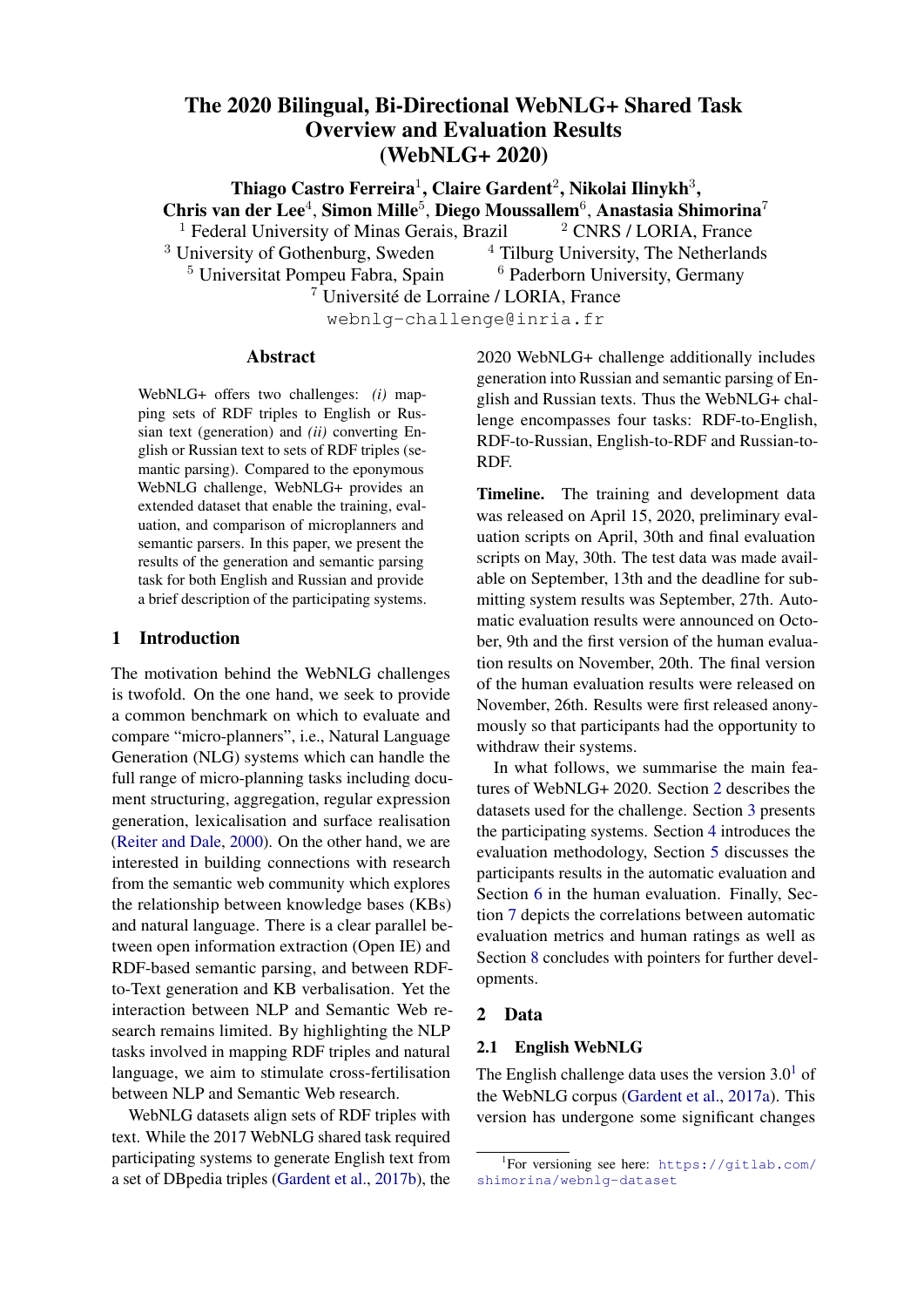| Measure            |         | 2       | 3       | 4       | 5    | 6    | 7    | 8    | 9    | 10   | 11   |
|--------------------|---------|---------|---------|---------|------|------|------|------|------|------|------|
| 1. BLEU NLTK       | 1.00    |         |         |         |      |      |      |      |      |      |      |
| 2. METEOR          | 0.81    | 1.00    |         |         |      |      |      |      |      |      |      |
| $3.$ chr $F_{++}$  | 0.89    | 0.85    | 1.00    |         |      |      |      |      |      |      |      |
| 4. TER             | $-0.87$ | $-0.78$ | $-0.85$ | 1.00    |      |      |      |      |      |      |      |
| 5. BERTScore F1    | 0.73    | 0.69    | 0.79    | $-0.74$ | 1.00 |      |      |      |      |      |      |
| 6. BLEURT          | 0.69    | 0.68    | 0.75    | $-0.77$ | 0.76 | 1.00 |      |      |      |      |      |
| 7. Correctness     | 0.35    | 0.29    | 0.41    | $-0.39$ | 0.46 | 0.55 | 1.00 |      |      |      |      |
| 8. Data Coverage   | 0.27    | 0.27    | 0.38    | $-0.31$ | 0.39 | 0.49 | 0.71 | 1.00 |      |      |      |
| 9. Fluency         | 0.38    | 0.31    | 0.4     | $-0.43$ | 0.46 | 0.54 | 0.62 | 0.49 | 1.00 |      |      |
| 10. Relevance      | 0.28    | 0.22    | 0.33    | $-0.32$ | 0.38 | 0.47 | 0.72 | 0.7  | 0.51 | 1.00 |      |
| 11. Text Structure | 0.35    | 0.28    | 0.36    | $-0.39$ | 0.44 | 0.51 | 0.56 | 0.45 | 0.8  | 0.51 | 1.00 |

| Measure            |         | 2       | 3      | 4       | 5    | 6    |      | 8    | 9    | 10   |
|--------------------|---------|---------|--------|---------|------|------|------|------|------|------|
| 1. BLEU NLTK       | 1.00    |         |        |         |      |      |      |      |      |      |
| 2. METEOR          | 0.91    | 1.00    |        |         |      |      |      |      |      |      |
| $3.$ chr $F_{++}$  | 0.92    | 0.92    | 1.00   |         |      |      |      |      |      |      |
| 4. TER             | $-0.91$ | $-0.91$ | $-0.9$ | 1.00    |      |      |      |      |      |      |
| 5. BERTScore F1    | 0.83    | 0.83    | 0.93   | $-0.88$ | 1.00 |      |      |      |      |      |
| 6. Correctness     | 0.23    | 0.23    | 0.31   | $-0.24$ | 0.31 | 1.00 |      |      |      |      |
| 7. Data Coverage   | 0.20    | 0.2     | 0.32   | $-0.22$ | 0.29 | 0.50 | 1.00 |      |      |      |
| 8. Fluency         | 0.17    | 0.17    | 0.20   | $-0.22$ | 0.26 | 0.42 | 0.31 | 1.00 |      |      |
| 9. Relevance       | 0.14    | 0.14    | 0.17   | $-0.15$ | 0.17 | 0.56 | 0.50 | 0.28 | 1.00 |      |
| 10. Text Structure | 0.16    | 0.16    | 0.19   | $-0.18$ | 0.21 | 0.43 | 0.27 | 0.74 | 0.24 | 1.00 |

(b) Russian

Table 15: Pearson correlations for RDF-to-text task for both languages. All of them were statistically signi cant with p-value< 0:01.

grammaticality (Text Structure, Fluency) they 7 Correlation between Automatic and score lower than neural approaches.

Human Evaluation Metrics

Russian. Table 14 shows the results of the hu-Pearson correlations of the evaluation metrics man evaluation for the RDF-to-text systems in for the RDF-to-text task in English and Rus-Russian. Similar to the automatic evaluation, thesian, respectively. Novel learned metrics, such top-performing systems in all ratings abes , cuni-ufal andFBConvAI . Also, the ratings more with the human evaluation ratings than trafor the rst two systems were signi cantly better ditional token- and character-overlapping metrics, than the ones for the ground-truth references fosuch as BLEU, METEOR, chrF++ and TER. For Relevance, Text Structure and Fluenbt also ranked higher than the references for Correctnessic, was the one that best correlated with the hu-As described in Section 2.2, Russian data mightnan evaluation ratings, especially with Correctness have issues with uency and correctness, so weand Fluency. For Russian, BERTScore was the attribute the lower ratings for references to the qualautomatic metric that best correlated with the huity of the data. Interestingly, Huawei Noah's Ark Lab performed much worse on the human chrF++ correlated the most. This latter was one of evaluation across all criteria compared to their authe character- and-gram metrics that correlates tomatic evaluation metric scores. Tables 15a and 15b describe the sentence-level as BERTScore and BLEURT, seem to correlate the English evaluation, BLEURT, the newest metman ratings, except for Data Coverage, with which more with human ratings.

(a)English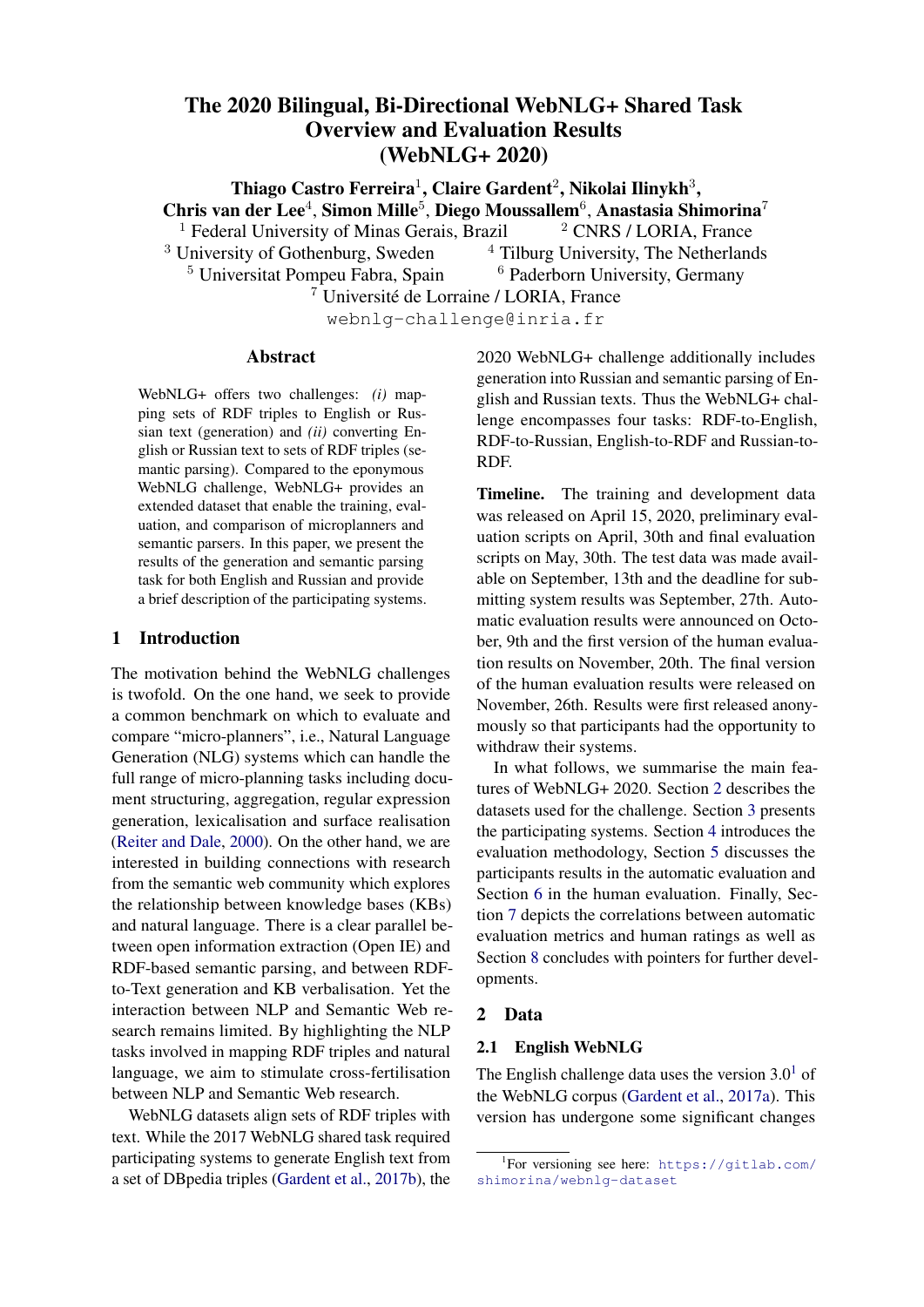# 8 Conclusion

training and(iii) trials from categories fully unseen during training. We hypothesise that the former

than generating from unseen entities and semantic

This report described the data, participating systeming numbers is the easiest, since the generation models tems, results and ndings of the 2020 Bilingual, would just have to memorise the content seen dur-Bi-Directional WebNLG+ shared task. The shared<sub>ing training</sub>. On the other hand, in the latter the task of this year involved two tasks: RDF-to-text models would have to generalize the content learnt and Text-to-RDF. In the following sections, we de-during training to unseen data. In fact, results con scribe the main ndings for each task conducted rmed that converting RDF triples from semantic on this version of the shared task. categories seen during training to texts is easier

# 8.1 RDF-to-text

Similar to the WebNLG challenge of 2017, the categories.

RDF-to-text task consisted of verbalising sets of Automatic vs. RDF triples. Different from the last version of this We evaluated the participating systems using sevshared task, the task in this year was introduced ral traditional automated (e.g. BLEU, METEOR) in two languages: English and Russian. In totalmetrics as well as novel learning-based evaluation we received 14 submissions for English and 6 fonnes (e.g. BERTScore, BLEURT) for text genera-Russian. Human Evaluation Metrics. tion. The inclusion of all these metrics allowed

Neural vs. Rule-based approaches. Looking at the results for the automatic and human evaluation erved that novel embedding-based metrics, such we could notice some differences between rule<sub>as BERTScore and BLEURT, achieved higher cor-</sub> based and neural approaches for data-to-text gepatations with human ratings than traditional tokeneration. The former models seem to automaticall bverlapping ones, such as BLEU and METEOR. generate text comparable in quality with human us to investigate which metrics show stronger correlations with human ratings. We have ob-

texts in terms of adequacy, i.e., the generated textBarity with Human-Written References. Sevexpress exactly the communicative goals containedral systems achieved high performance in human in the input tripleset. On the other hand, novel neuevaluation across all the measured criteria and ral approaches produce text comparable to humaended up in the same cluster with human references. texts in terms of uency. Could we say that automatic systems generated al-

Fine-tuned Large Language Models. Following a popular trend in Natural Language Proces ing, many of the participating neural approachestations. First, its vocabulary is relatively restricted; use ne-tuned large pre-trained language models econd, the dataset has a template-based structure such as BART and T5. These systems, such as where properties are lexicalised in a similar man-Amazon AI , FBConvAI , OSU Neural NLG andbt5 were among the top-ranked systems and dition of the shared task should aim for more comwere rated high in terms of uency and structure plex and naturally occurring texts verbalising RDF of the generated texts. T5 and BART were the riples. Speci cally, for Russian, we will need to large language models most frequently used by the ollect better data to measure parity with automatic participating systems. When comparing the use<sub>systems</sub>. most human-like texts and "solved" the data-to-text WebNLG task? Those conclusions should be made with caution since the WebNLG dataset has its limner across texts. Given those drawbacks, the next

of both models, they seem to perform similarly in terms of uency. However, the systems based on growth, measuring larigating and control in the system of the str BART suffered a drop in performance in terms of data coverage. In contrast, the ones based on the T5 Overall, modelling language is always a moving datasets and evaluation settings.

performed similarly to the rule-based approaches<sub>8.2</sub> Text-to-RDF

Memorisation vs. Generalisation. We evaluated the RDF-to-text systems in distinct data setWebNLG. Natural language texts had to be contings in order to verbalis $\ddot{\theta}$ ) trials from semantic categories seen during training ( $i$ ials from seen categories but with entities that were unseen duringanguages: English and Russian. In totalge The Text-to-RDF task was a new challenge for verted to RDF triples from the Semantic Web. Similar to RDF-to-text, this task was introduced in two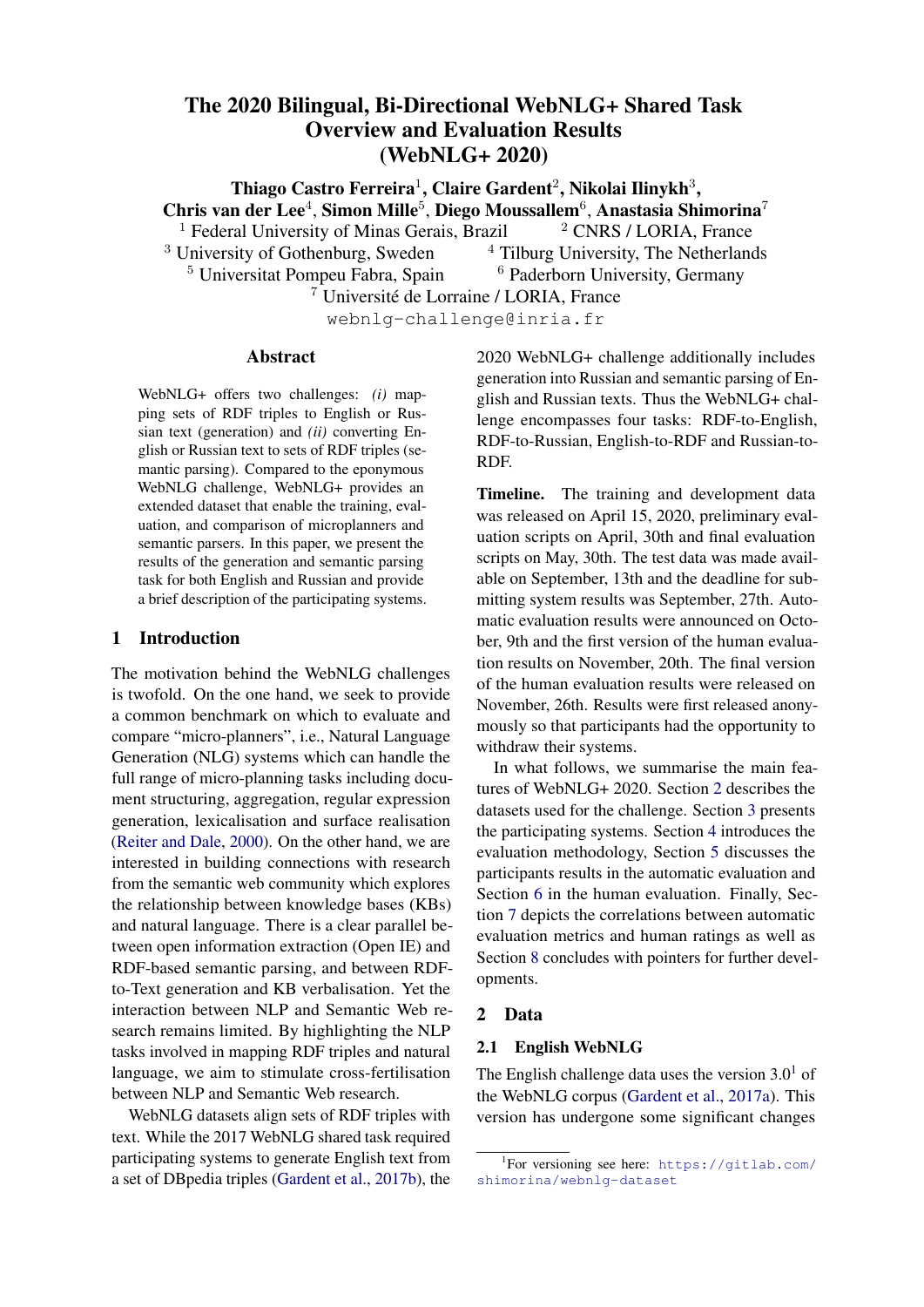teams participated in the task. One team partic01MK20011U; and by the Coordination for the Impated in both the English and Russian version of thorovement of Higher Education Personnel in Brazil task, whereas two participated only in the English (CAPES) under the grant 88887.508597/2020-00. version.

The evaluation was only performed using au-

tomatic metrics (F1, Precision, Recall) on four References

different levels (Exact, EnType, Partial, Strict). Oshin Agarwal, Mihir Kale, Heming Ge, Siamak Shak-The results on these metrics for English submissions show that all of them were able to outperform the baseline based on Stanford CoreNLP's Open shop on Natural Language Generation from the Se-Information Extraction module (Manning et al., 2014). In particular,Amazon AI (Shanghai)

eri, and Rami Al-Rfou. 2020. Machine translation aided bilingual data-to-text generation and semantic parsing. InProceedings of the 3rd WebNLG Workmantic Web (WebNLG+ 2020Dublin, Ireland (Virtual). Association for Computational Linguistics.

and bt5 performed well compared to this base-<sub>Olga</sub> Babko-Malaya. 2005. Propbank Annotation line. At the same time, when comparing the re-Guidelines.

sults per data type, a drop in performance was ob-<br>David Batista. 2018. served for all systems when tested for the sets with unseen categories and unseen entities, indicating http://www.davidsbatista.net/blog/ Named-entity evaluation metrics based on entity-level. Retrieved from

that all submitted semantic parsing systems strug-2018/05/09/Named\_Entity\_Evaluation/ on gle with generalisation to unseen entities and cate-November 14, 2020.

gories. However, note that the scores for azon AI (Shanghai) andbt5 still stayed relatively high when being tested on the unseen categories 3rd WebNLG Workshop on Natural Language Genand unseen entities.

Only bt5 participated in the Russian version of the task and achieved very high scores compared to the baseline. However, we emphasise that the samp rises and Colin Cherry. 2014. A systematic Russian test set included only seen entities and categories. Hence, it is not clear how well the Russianbt5 system would be able to generalize to unseen entities and categories.

# Acknowledgments

We are grateful to Elena Khasanova for developing and monitoring the crowdsourcing pipeline for Russian data collection during her internship at LO-RIA in summer 2019, and to Stamatia Dasiopoulou for her work on the baseline's interface between RDF and predicate-argument structures. We grate-Claire Gardent, Anastasia Shimorina, Shashi Narayan, fully acknowledge the support of the French National Research Agency (Gardent; award ANR-20- CHIA-0003, XNLG "Multi-lingual, Multi-Source Text Generation") and of the European Commission in the context of its H2020 Program under the grant numbers 870930-RIA, 779962-RIA, 825079 Claire Gardent, Anastasia Shimorina, Shashi Narayan, RIA, 786731-RIA at Universitat Pompeu Fabra. Research funded by the German Federal Ministry of Economics and Technology (BMWI) in the project RAKI (no. 01MD19012D). This work also has been supported by the German Federal Min-

Pavel Blinov. 2020. Semantic triples verbalization with generative pre-training model. Proceedings of the

eration from the Semantic Web (WebNLG+ 2020) Dublin, Ireland (Virtual). Association for Computational Linguistics.

comparison of smoothing techniques for sentencelevel BLEU. InProceedings of the Ninth Workshop on Statistical Machine Translatiomages 362-367, Baltimore, Maryland, USA. Association for Computational Linguistics.

Oriol Domingo Roig, David Bergs Llad, Roser Cantenys Sab, Roger Creus Castanyer, andélésdrián Rodr´guez Fonollosa. 2020. The upc rdf-to-text system at webnig challenge 2020. Phroceedings of the 3rd WebNLG Workshop on Natural Language Generation from the Semantic Web (WebNLG+ 2020) Dublin, Ireland (Virtual). Association for Computational Linguistics.

and Laura Perez-Beltrachini. 2017a. Creating training corpora for NLG micro-planners. IProceedings of the 55th Annual Meeting of the Association for Computational Linguistics (Volume 1: Long Papers), pages 179–188, Vancouver, Canada. Association for Computational Linguistics.

and Laura Perez-Beltrachini. 2017b. The WebNLG challenge: Generating text from RDF data. Rroceedings of the 10th International Conference on Natural Language Generatiopages 124–133, Santiago de Compostela, Spain. Association for Computational Linguistics.

istry for Economic Affairs and Energy (BMWi) within the project SPEAKER under the grant no Qipeng Guo, Zhijing Jin, Ning Dai, Xipeng Qiu, Xiangyang Xue, David Wipf, and Zheng Zhang. 2020a.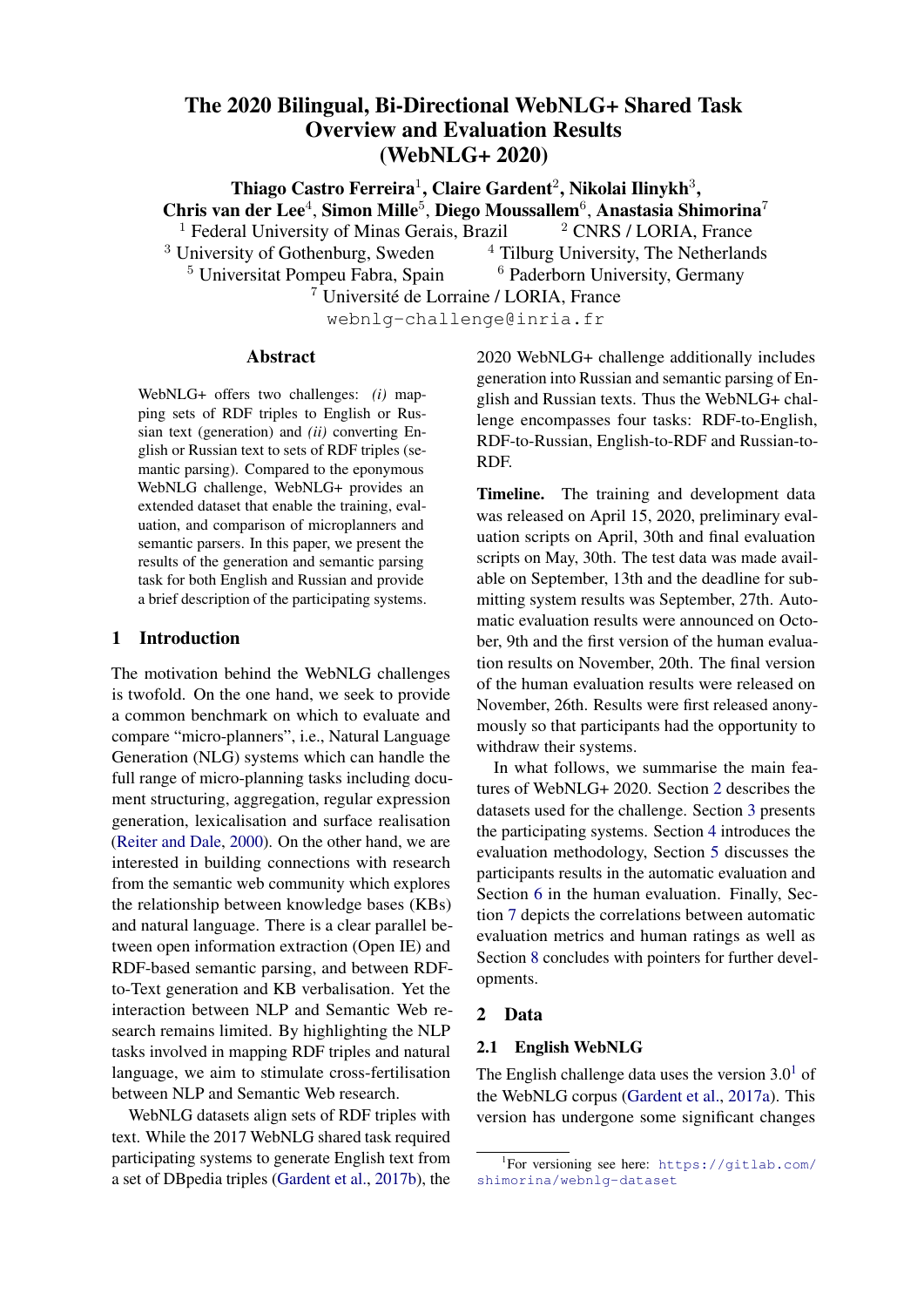Improving data-to-text generation by pre-training and planning. In *Proceedings of the 3rd WebNLG Workshop on Natural Language Generation from the Semantic Web (WebNLG+ 2020)*, Dublin, Ireland (Virtual). Association for Computational Linguistics.

- Qipeng Guo, Zhijing Jin, Xipeng Qiu, Weinan Zhang, David Wipf, and Zheng Zhang. 2020b. Cyclegt: Unsupervised graph-to-text and text-to-graph generation via cycle training. In *Proceedings of the 3rd WebNLG Workshop on Natural Language Generation from the Semantic Web (WebNLG+ 2020)*, Dublin, Ireland (Virtual). Association for Computational Linguistics.
- <span id="page-18-8"></span>Zdenek Kasner and Ondrej Dusek. 2020. Train hard, finetune easy: Multilingual denoising for rdf-to-text generation. In *Proceedings of the 3rd WebNLG Workshop on Natural Language Generation from the Semantic Web (WebNLG+ 2020)*, Dublin, Ireland (Virtual). Association for Computational Linguistics.
- <span id="page-18-4"></span>Natthawut Kertkeidkachorn and Hiroya Takamura. 2020. Text-to-text pre-training model with plan selection for rdf-to-text generation. In *Proceedings of the 3rd WebNLG Workshop on Natural Language Generation from the Semantic Web (WebNLG+ 2020)*, Dublin, Ireland (Virtual). Association for Computational Linguistics.
- <span id="page-18-0"></span>Guy Lapalme. 2020. Rdfg: a symbolic approach for generating text from rdf triples. In *Proceedings of the 3rd WebNLG Workshop on Natural Language Generation from the Semantic Web (WebNLG+ 2020)*, Dublin, Ireland (Virtual). Association for Computational Linguistics.
- Alon Lavie and Abhaya Agarwal. 2007. METEOR: An [automatic metric for MT evaluation with high levels](https://www.aclweb.org/anthology/W07-0734) [of correlation with human judgments.](https://www.aclweb.org/anthology/W07-0734) In *Proceedings of the Second Workshop on Statistical Machine Translation*, pages 228–231, Prague, Czech Republic. Association for Computational Linguistics.
- <span id="page-18-3"></span>Mike Lewis, Yinhan Liu, Naman Goyal, Marjan Ghazvininejad, Abdelrahman Mohamed, Omer Levy, Veselin Stoyanov, and Luke Zettlemoyer. 2020. [BART: Denoising sequence-to-sequence pre](https://doi.org/10.18653/v1/2020.acl-main.703)[training for natural language generation, translation,](https://doi.org/10.18653/v1/2020.acl-main.703) [and comprehension.](https://doi.org/10.18653/v1/2020.acl-main.703) In *Proceedings of the 58th Annual Meeting of the Association for Computational Linguistics*, pages 7871–7880, Online. Association for Computational Linguistics.
- <span id="page-18-7"></span>Yinhan Liu, Jiatao Gu, Naman Goyal, Xian Li, Sergey Edunov, Marjan Ghazvininejad, Mike Lewis, and Luke Zettlemoyer. 2020. [Multilingual denoising](https://arxiv.org/abs/2001.08210) [pre-training for neural machine translation.](https://arxiv.org/abs/2001.08210)
- Edward Loper and Steven Bird. 2002. [NLTK: the natu](https://arxiv.org/abs/cs/0205028)[ral language toolkit.](https://arxiv.org/abs/cs/0205028) *CoRR*, cs.CL/0205028.
- Christopher Manning, Mihai Surdeanu, John Bauer, Jenny Finkel, Steven Bethard, and David McClosky. 2014. [The Stanford CoreNLP natural language pro](https://doi.org/10.3115/v1/P14-5010)[cessing toolkit.](https://doi.org/10.3115/v1/P14-5010) In *Proceedings of 52nd Annual Meeting of the Association for Computational Linguistics: System Demonstrations*, pages 55–60, Baltimore, Maryland. Association for Computational Linguistics.
- Simon Mille, Stamatia Dasiopoulou, Beatriz Fisas, and Leo Wanner. 2019a. [Teaching FORGe to verbalize](https://doi.org/10.18653/v1/W19-8659) [DBpedia properties in Spanish.](https://doi.org/10.18653/v1/W19-8659) In *Proceedings of the 12th International Conference on Natural Language Generation*, pages 473–483, Tokyo, Japan. Association for Computational Linguistics.
- Simon Mille, Stamatia Dasiopoulou, and Leo Wanner. 2019b. A portable grammar-based nlg system for verbalization of structured data. In *Proceedings of the 34th ACM/SIGAPP Symposium on Applied Computing*, pages 1054–1056. ACM.
- <span id="page-18-2"></span>Sebastien Montella, Betty Fabre, Lina Maria Rojas-Barahona, Johannes Heinecke, and Tanguy Urvoy. 2020. Denoising pre-training and data augmentation strategies for enhanced rdf verbalization with transformers. In *Proceedings of the 3rd WebNLG Workshop on Natural Language Generation from the Semantic Web (WebNLG+ 2020)*, Dublin, Ireland (Virtual). Association for Computational Linguistics.
- Kishore Papineni, Salim Roukos, Todd Ward, and Wei-Jing Zhu. 2002. [Bleu: a method for automatic eval](https://doi.org/10.3115/1073083.1073135)[uation of machine translation.](https://doi.org/10.3115/1073083.1073135) In *Proceedings of the 40th Annual Meeting of the Association for Computational Linguistics*, pages 311–318, Philadelphia, Pennsylvania, USA. Association for Computational Linguistics.
- <span id="page-18-6"></span>Nivranshu Pasricha, Mihael Arcan, and Paul Buitelaar. 2020. Nuig-dsi at the webnlg+ challenge: Leveraging transfer learning for rdf-to-text generation. In *Proceedings of the 3rd WebNLG Workshop on Natural Language Generation from the Semantic Web (WebNLG+ 2020)*, Dublin, Ireland (Virtual). Association for Computational Linguistics.
- Maja Popović. 2017. [chrF++: words helping charac](https://doi.org/10.18653/v1/W17-4770)[ter n-grams.](https://doi.org/10.18653/v1/W17-4770) In *Proceedings of the Second Conference on Machine Translation*, pages 612–618, Copenhagen, Denmark. Association for Computational Linguistics.
- Peng Qi, Yuhao Zhang, Yuhui Zhang, Jason Bolton, and Christopher D. Manning. 2020. [Stanza: A](http://arxiv.org/abs/2003.07082) [python natural language processing toolkit for many](http://arxiv.org/abs/2003.07082) [human languages.](http://arxiv.org/abs/2003.07082)
- <span id="page-18-1"></span>A. Radford, Jeffrey Wu, R. Child, David Luan, Dario Amodei, and Ilya Sutskever. 2019. [Language mod](https://d4mucfpksywv.cloudfront.net/better-language-models/language-models.pdf)[els are unsupervised multitask learners.](https://d4mucfpksywv.cloudfront.net/better-language-models/language-models.pdf)
- <span id="page-18-5"></span>Colin Raffel, Noam Shazeer, Adam Roberts, Katherine Lee, Sharan Narang, Michael Matena, Yanqi Zhou, Wei Li, and Peter J Liu. 2020. Exploring the limits of transfer learning with a unified text-to-text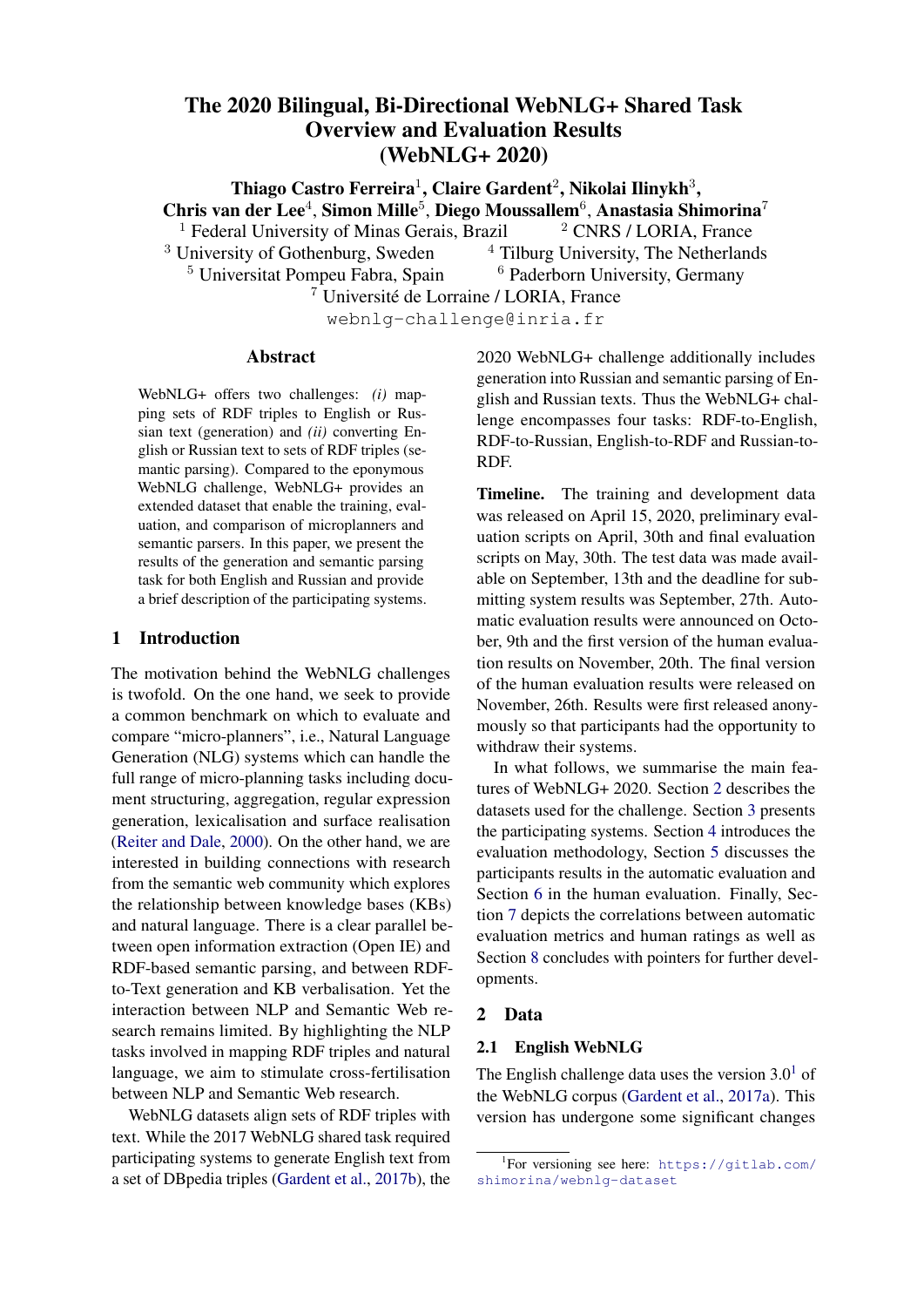transformer. *Journal of Machine Learning Research*, 21(140):1–67.

- <span id="page-19-0"></span>Ehud Reiter and Robert Dale. 2000. *Building natural language generation systems*. Cambridge university press.
- Isabel Segura-Bedmar, Paloma Martínez, and María Herrero-Zazo. 2013. [SemEval-2013 task 9 : Extrac](https://www.aclweb.org/anthology/S13-2056)[tion of drug-drug interactions from biomedical texts](https://www.aclweb.org/anthology/S13-2056) [\(DDIExtraction 2013\).](https://www.aclweb.org/anthology/S13-2056) In *Second Joint Conference on Lexical and Computational Semantics (\*SEM), Volume 2: Proceedings of the Seventh International Workshop on Semantic Evaluation (SemEval 2013)*, pages 341–350, Atlanta, Georgia, USA. Association for Computational Linguistics.
- Thibault Sellam, Dipanjan Das, and Ankur Parikh. 2020. [BLEURT: Learning robust metrics for text](https://doi.org/10.18653/v1/2020.acl-main.704) [generation.](https://doi.org/10.18653/v1/2020.acl-main.704) In *Proceedings of the 58th Annual Meeting of the Association for Computational Linguistics*, pages 7881–7892, Online. Association for Computational Linguistics.
- <span id="page-19-1"></span>Rico Sennrich, Alexandra Birch, Anna Currey, Ulrich Germann, Barry Haddow, Kenneth Heafield, Antonio Valerio Miceli Barone, and Philip Williams. 2017. [The University of Edinburgh's Neural MT](https://www.aclweb.org/anthology/W17-4739) [Systems for WMT17.](https://www.aclweb.org/anthology/W17-4739) In *Proceedings of the Second Conference on Machine Translation, Volume 2: Shared Task Papers*, Copenhagen, Denmark.
- <span id="page-19-2"></span>Anastasia Shimorina, Elena Khasanova, and Claire Gardent. 2019. [Creating a corpus for Russian data](https://doi.org/10.18653/v1/W19-3706)[to-text generation using neural machine translation](https://doi.org/10.18653/v1/W19-3706) [and post-editing.](https://doi.org/10.18653/v1/W19-3706) In *Proceedings of the 7th Workshop on Balto-Slavic Natural Language Processing*, pages 44–49, Florence, Italy. Association for Computational Linguistics.
- Matthew Snover, Bonnie Dorr, Richard Schwartz, Linnea Micciulla, and John Makhoul. 2006. A study of translation edit rate with targeted human annotation. In *In Proceedings of Association for Machine Translation in the Americas*, pages 223–231.
- <span id="page-19-4"></span>Marco Antonio Sobrevilla Cabezudo and Thiago Alexandre Salgueiro Pardo. 2020. Nilc at webnlg+: Pretrained sequence-to-sequence models on rdf-to-text generation. In *Proceedings of the 3rd WebNLG Workshop on Natural Language Generation from the Semantic Web (WebNLG+ 2020)*, Dublin, Ireland (Virtual). Association for Computational Linguistics.
- <span id="page-19-3"></span>Trung Tran and Dang Tuan Nguyen. 2020. Webnlg 2020 challenge: Semantic template mining for generating references from rdf. In *Proceedings of the 3rd WebNLG Workshop on Natural Language Generation from the Semantic Web (WebNLG+ 2020)*, Dublin, Ireland (Virtual). Association for Computational Linguistics.
- <span id="page-19-6"></span>Xintong, Aleksandre Maskharashvili, Symon Jory Stevens-Guille, and Michael White. 2020. Leveraging large pretrained models for webnlg 2020. In

*Proceedings of the 3rd WebNLG Workshop on Natural Language Generation from the Semantic Web (WebNLG+ 2020)*, Dublin, Ireland (Virtual). Association for Computational Linguistics.

- <span id="page-19-7"></span>Zixiaofan Yang, Arash Einolghozati, Hakan Inan, Angela Fan, Pinar Donmez, and Sonal Gupta. 2020. Improving text-to-text pre-trained models for the graph-to-text task. In *Proceedings of the 3rd WebNLG Workshop on Natural Language Generation from the Semantic Web (WebNLG+ 2020)*, Dublin, Ireland (Virtual). Association for Computational Linguistics.
- Tianyi Zhang, Varsha Kishore, Felix Wu, Kilian Q. Weinberger, and Yoav Artzi. 2020. [Bertscore: Eval](https://openreview.net/forum?id=SkeHuCVFDr)[uating text generation with bert.](https://openreview.net/forum?id=SkeHuCVFDr) In *International Conference on Learning Representations*.
- <span id="page-19-8"></span>Chao Zhao, Marilyn Walker, and Snigdha Chaturvedi. 2020. Bridging the structural gap between encoding and decoding for data-to-text generation. In *Proceedings of the 58th Annual Meeting of the Association for Computational Linguistics*, volume 1.
- <span id="page-19-5"></span>Giulio Zhou and Gerasimos Lampouras. 2020. Webnlg challenge 2020: Language agnostic delexicalisation for multilingual rdf-to-text generation. In *Proceedings of the 3rd WebNLG Workshop on Natural Language Generation from the Semantic Web (WebNLG+ 2020)*, Dublin, Ireland (Virtual). Association for Computational Linguistics.